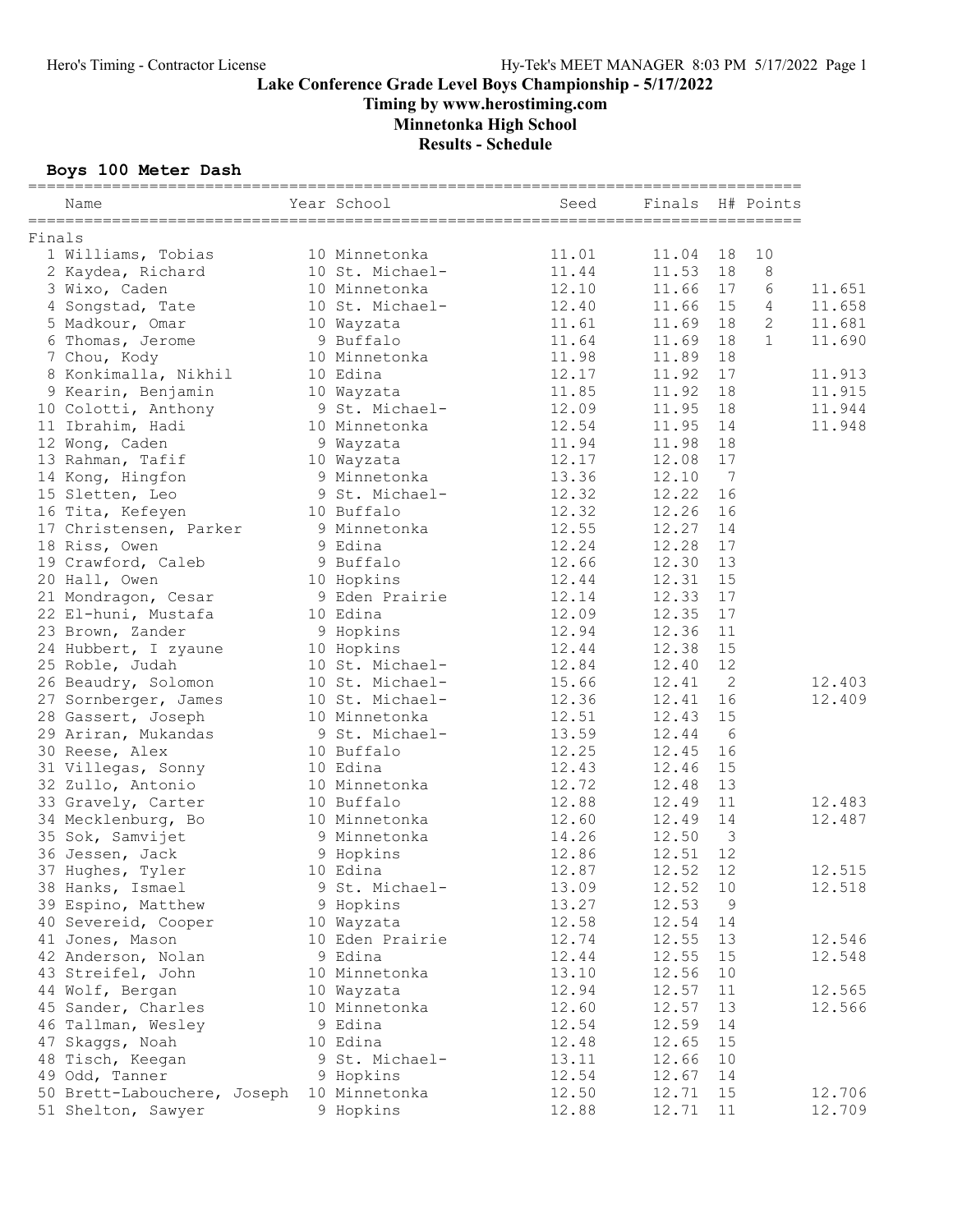Timing by www.herostiming.com

Minnetonka High School

Results - Schedule

|  |  |  |  |  | Boys 100 Meter Dash |  |
|--|--|--|--|--|---------------------|--|
|--|--|--|--|--|---------------------|--|

| 52 Donohue, John                            | 9 Minnetonka                | 12.30 | 12.76 | 16                      | 12.751 |
|---------------------------------------------|-----------------------------|-------|-------|-------------------------|--------|
| 52 Cress, KaJor                             | 9 Hopkins                   |       | 12.76 | $\overline{1}$          | 12.751 |
| 54 Mach, Evan                               | 9 Hopkins                   | 13.28 | 12.77 | 9                       |        |
| 55 Kalapa, Naphtali                         | 10 St. Michael-             | 12.76 | 12.78 | 13                      |        |
| 56 Skrip, Tyler                             | 9 St. Michael-              | 12.55 | 12.79 | 14                      |        |
| 57 Flinn, Colin                             | 9 Edina                     | 13.14 | 12.80 | 10                      |        |
| 58 Giles, Nicholas                          | 9 Edina                     | 12.66 | 12.81 | 13                      |        |
| 59 Jones, Drew                              | 10 Hopkins                  | 12.66 | 12.83 | 13                      |        |
| 60 Phiri, Elias                             | 10 St. Michael-             | 14.42 | 12.85 | $\overline{\mathbf{3}}$ |        |
| 61 Claon, John                              | 10 Eden Prairie             | 12.84 | 12.86 | 12                      |        |
| 62 Blakesley, Preston                       | 9 Edina                     | 12.81 | 12.87 | 12                      |        |
| 63 Murillo Santiago, Sebast 10 St. Michael- |                             | 13.29 | 12.88 | 9                       |        |
| 64 Jones, Gabriel                           | 10 Hopkins                  | 13.35 | 12.89 | 8                       |        |
|                                             | 9 Hopkins                   | 12.94 |       | 11                      |        |
| 65 Johnson, Caleb                           |                             |       | 12.90 |                         |        |
| 66 Evenrud, Charles                         | 10 Minnetonka               | 12.88 | 12.92 | 12                      |        |
| 67 Nde, Tse                                 | 9 St. Michael-              | 13.31 | 12.94 | 8                       |        |
| 68 Jackson, Olin                            | 9 Hopkins                   | 14.04 | 12.95 | 4                       |        |
| 69 Jensen, Adam                             | 10 St. Michael-             | 12.83 | 12.98 | 12                      | 12.974 |
| 70 Danke, Jack                              | 9 Eden Prairie<br>9 Edina   | 13.24 | 12.98 | $\overline{9}$          | 12.977 |
| 71 Greer, James                             |                             | 13.57 | 12.99 | 6                       |        |
| 72 Mollison, Matthew                        | 10 Edina                    | 13.27 | 13.00 | $\mathcal{G}$           |        |
| 73 Sprague, Jonathan                        | 9 Edina                     | 13.29 | 13.03 | 8                       |        |
| 74 Walrath, Christian                       | 10 Hopkins                  | 12.94 | 13.04 | 11                      |        |
| 75 Varma, Prithviraj                        | 10 Edina                    | 13.44 | 13.06 | $7\phantom{.0}$         |        |
| 76 Souvannarath, Aideyn                     | 9 Hopkins                   |       | 13.07 | $\mathbf{1}$            |        |
| 77 Williams, Marty                          | 10 St. Michael-             | 13.53 | 13.08 | $\overline{7}$          | 13.077 |
| 78 Atsidakos, Peter                         | 10 Eden Prairie             | 12.54 | 13.08 | 14                      | 13.078 |
| 79 Leung, Dylan                             | 9 Eden Prairie              | 13.14 | 13.11 | 10                      | 13.103 |
| 80 Ortega, Marcelo                          | 9 Minnetonka                | 13.69 | 13.11 | 6                       | 13.108 |
| 81 Becker, Shea                             | 9 Hopkins                   | 12.68 | 13.14 | 13                      |        |
| 82 Goodman, Max                             | 10 Hopkins                  | 13.40 | 13.16 | $\overline{7}$          |        |
| 83 Holmberg, Gage                           | 9 Edina                     |       | 13.19 | $\mathbf{1}$            |        |
| 84 Diane, Kotia                             | 10 Wayzata                  | 15.65 | 13.20 | 2                       |        |
| 85 Benz, Samuel                             | 9 Hopkins                   | 13.15 | 13.25 | 10                      |        |
| 86 Lumitap, Sebastian                       | 10 Wayzata                  | 13.39 | 13.26 | 7                       |        |
| 87 Stecklein, Ben                           | 10 Wayzata                  | 12.95 | 13.29 | 11                      | 13.281 |
| 88 Rau, Connor                              |                             | 13.84 | 13.29 | 5                       | 13.287 |
| 89 Erickson, Kellen                         | 9 Eden Prairie<br>9 Buffalo | 13.73 | 13.36 | 6                       |        |
| 90 Blakesley, Landon                        | 9 Edina                     | 13.54 | 13.38 | 6                       |        |
| 9 Edina<br>91 Carlson, William              |                             | 14.14 | 13.45 | $\overline{4}$          | 13.445 |
| 92 Dunbar, Joseph 10 Hopkins                |                             | 13.44 | 13.45 | 7                       | 13.449 |
| 93 Weismann, Zachary                        | 9 Eden Prairie              | 13.34 | 13.47 | 8                       |        |
| 94 Ludwig, Tyler                            | 10 Eden Prairie             | 13.74 | 13.49 | 5                       | 13.483 |
| 95 Portz, Joseph                            | 9 Edina                     | 13.94 | 13.49 | 4                       | 13.485 |
| 96 Dressen, Griffin                         | 9 Edina                     |       | 13.50 | $\mathbf{1}$            |        |
| 97 Grzybowski, Presley                      | 10 St. Michael-             |       | 13.51 | 10                      |        |
| 98 Buchanan, Sean                           | 9 Wayzata                   | 13.21 | 13.52 | 9                       |        |
| 99 Voora, Sathvik                           | 9 Eden Prairie              | 13.64 | 13.56 | 6                       | 13.556 |
| 100 Sunil, Aswath                           | 9 Wayzata                   | 14.01 | 13.56 | 4                       | 13.559 |
|                                             |                             |       |       |                         |        |
| 101 Lawrence, Lucas<br>102 Nelson, Jae      | 9 Buffalo                   | 13.89 | 13.61 | $\mathsf S$             |        |
|                                             | 9 Hopkins                   | 13.42 | 13.63 | 7                       |        |
| 103 Enslin, Jack                            | 9 Hopkins                   | 13.32 | 13.64 | 8                       |        |
| 104 Mehta, Ishaan                           | 10 Wayzata                  | 14.07 | 13.70 | 4                       |        |
| 105 Tenold, Connor                          | 9 Eden Prairie              | 13.64 | 13.83 | 6                       |        |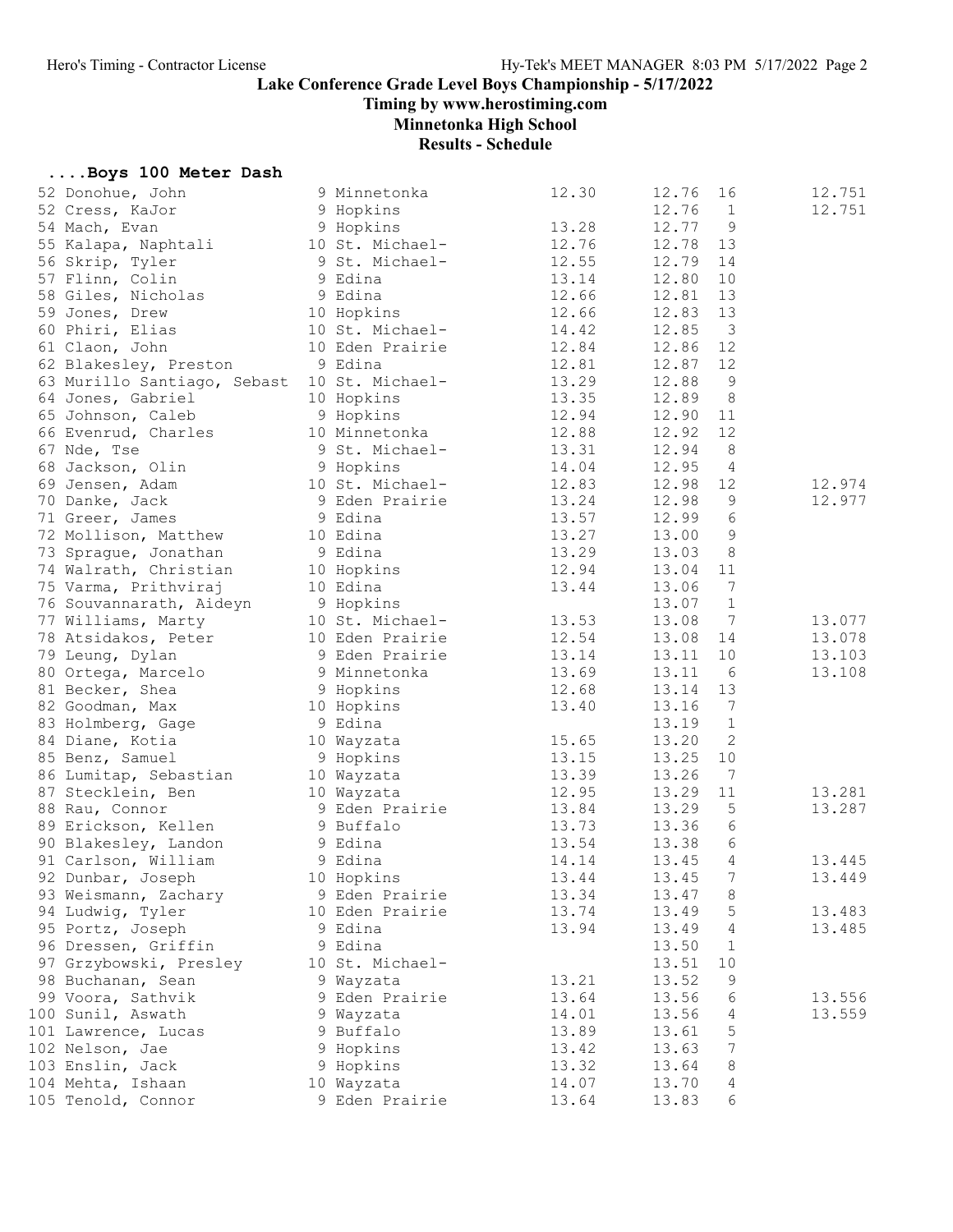Timing by www.herostiming.com

Minnetonka High School

Results - Schedule

# ....Boys 100 Meter Dash<br>106 Guggenheimer, Jack

| 106 Guggenheimer, Jack<br>107 Diethlem, Ben<br>108 Edam, Cole<br>108 Edam, Cole<br>109 Crutchley, Grant<br>10 Dau, Zachary<br>111 Hunter, JJ<br>111 Hunter, JJ<br>12 Particular States<br>112 Seldon, Erek 10 Edina<br>113 Kittel, Taylor 10 Hopkins<br>114 Griffin, Marcus 9 St. Michael-<br>115 Aiken, Dean 9 Wayzata<br>116 Fernberger, Zachary 9 Eden Prairie 14.44<br>117 Penkar, Manas<br>118 Olofinboba, Ayobanji 9 Eden Prairie 14.54<br>119 Merseth, Peyton 9 Eden Prairie 14.44<br>12 Merseth, Peyton 12 Merseth 15.98<br>120 Kannenberg, George 10 Hopkins 15.02<br>121 Ross, Nicolas 9 Hopkins 15.54<br>122 Ahmed, Salmaan 10 Wayzata 15.82<br>123 Scott, Jaivon 9 Hopkins<br>124 Wilaby, Parker 9 St. Michael- 17.08<br>125 Dem, Ismael 9 Hopkins 17.98<br>126 Hovde, Lukas 10 Eden Prairie 16.84<br>Boys 200 Meter Dash | 9 Hopkins<br>9 Eden Prairie | 13.94<br>13.98<br>$13.50$<br>13.83<br>14.34<br>14.44<br>14.99<br>13.82<br>$14.22$<br>13.10<br>13.10<br>13.43<br>14.54<br>$15.02$<br>$15.54$<br>15.64 | 13.84<br>13.86<br>13.87<br>13.88<br>13.90<br>13.91<br>13.91<br>13.96<br>13.97 10<br>14.08<br>14.14<br>14.29<br>14.36<br>14.39<br>14.84 2<br>$15.24$ 2<br>15.28 2<br>15.60 2<br>16.89 1<br>$17.17$ 1<br>21.19 | 5<br>$\overline{4}$<br>$5\phantom{.0}$<br>$\mathbf{3}$<br>$\mathbf{3}$<br>2<br>5<br>$\overline{4}$<br>$7\phantom{.0}$<br>$\mathcal{E}$<br>$\mathbf{3}$<br>$\mathbf{3}$<br>$\overline{3}$<br>$\overline{1}$ |                | 13.906<br>13.909 |
|---------------------------------------------------------------------------------------------------------------------------------------------------------------------------------------------------------------------------------------------------------------------------------------------------------------------------------------------------------------------------------------------------------------------------------------------------------------------------------------------------------------------------------------------------------------------------------------------------------------------------------------------------------------------------------------------------------------------------------------------------------------------------------------------------------------------------------------|-----------------------------|------------------------------------------------------------------------------------------------------------------------------------------------------|--------------------------------------------------------------------------------------------------------------------------------------------------------------------------------------------------------------|------------------------------------------------------------------------------------------------------------------------------------------------------------------------------------------------------------|----------------|------------------|
| Name                                                                                                                                                                                                                                                                                                                                                                                                                                                                                                                                                                                                                                                                                                                                                                                                                                  | Year School                 | Seed                                                                                                                                                 | Finals H# Points                                                                                                                                                                                             |                                                                                                                                                                                                            |                |                  |
| 1 Williams, Tobias 10 Minnetonka (22.71)<br>2 Hairston, Will (William) 10 Minnetonka (23.14)                                                                                                                                                                                                                                                                                                                                                                                                                                                                                                                                                                                                                                                                                                                                          |                             |                                                                                                                                                      | 22.62 18                                                                                                                                                                                                     |                                                                                                                                                                                                            | 10             |                  |
|                                                                                                                                                                                                                                                                                                                                                                                                                                                                                                                                                                                                                                                                                                                                                                                                                                       |                             |                                                                                                                                                      | 22.67 18                                                                                                                                                                                                     |                                                                                                                                                                                                            | 8              |                  |
|                                                                                                                                                                                                                                                                                                                                                                                                                                                                                                                                                                                                                                                                                                                                                                                                                                       |                             |                                                                                                                                                      | 23.54 16                                                                                                                                                                                                     |                                                                                                                                                                                                            | 6              |                  |
| 3 Songstad, Tate 10 St. Michael-<br>4 Sanders, Isaac 9 Hopkins 24.05                                                                                                                                                                                                                                                                                                                                                                                                                                                                                                                                                                                                                                                                                                                                                                  |                             |                                                                                                                                                      | 23.61 18                                                                                                                                                                                                     |                                                                                                                                                                                                            | 4              |                  |
| 5 Kneefe, Maverick 10 St. Michael- 24.25                                                                                                                                                                                                                                                                                                                                                                                                                                                                                                                                                                                                                                                                                                                                                                                              |                             |                                                                                                                                                      | 23.77 18                                                                                                                                                                                                     |                                                                                                                                                                                                            | $\overline{c}$ |                  |
| 6 Wixo, Caden<br>7 Taddy, Jack<br>8 Rahman, Tafif<br>9 Thomas, Jerome<br>9 Buffalo<br>9 Buffalo<br>9 Buffalo<br>9 Buffalo<br>9 Buffalo<br>9 25.13                                                                                                                                                                                                                                                                                                                                                                                                                                                                                                                                                                                                                                                                                     |                             |                                                                                                                                                      | 24.13 17                                                                                                                                                                                                     |                                                                                                                                                                                                            | $\mathbf{1}$   |                  |
|                                                                                                                                                                                                                                                                                                                                                                                                                                                                                                                                                                                                                                                                                                                                                                                                                                       |                             |                                                                                                                                                      | 24.16 17                                                                                                                                                                                                     |                                                                                                                                                                                                            |                |                  |
|                                                                                                                                                                                                                                                                                                                                                                                                                                                                                                                                                                                                                                                                                                                                                                                                                                       |                             |                                                                                                                                                      | 24.52 16                                                                                                                                                                                                     |                                                                                                                                                                                                            |                |                  |
|                                                                                                                                                                                                                                                                                                                                                                                                                                                                                                                                                                                                                                                                                                                                                                                                                                       |                             |                                                                                                                                                      | 24.55 17                                                                                                                                                                                                     |                                                                                                                                                                                                            |                |                  |
| 10 Westin, Tate                                                                                                                                                                                                                                                                                                                                                                                                                                                                                                                                                                                                                                                                                                                                                                                                                       |                             | 10 Eden Prairie 24.04                                                                                                                                | 24.58                                                                                                                                                                                                        | 18                                                                                                                                                                                                         |                |                  |
| 11 Konkimalla, Nikhil 10 Edina                                                                                                                                                                                                                                                                                                                                                                                                                                                                                                                                                                                                                                                                                                                                                                                                        |                             | 25.01                                                                                                                                                | 24.64                                                                                                                                                                                                        | 17                                                                                                                                                                                                         |                |                  |
|                                                                                                                                                                                                                                                                                                                                                                                                                                                                                                                                                                                                                                                                                                                                                                                                                                       |                             |                                                                                                                                                      | 24.67 17                                                                                                                                                                                                     |                                                                                                                                                                                                            |                |                  |
|                                                                                                                                                                                                                                                                                                                                                                                                                                                                                                                                                                                                                                                                                                                                                                                                                                       |                             |                                                                                                                                                      | 24.82 17                                                                                                                                                                                                     |                                                                                                                                                                                                            |                |                  |
| 12 El-huni, Mustafa $10$ Edina $24.99$<br>13 Sornberger, James $10$ St. Michael- $24.86$<br>14 Ibrahim, Hadi $10$ Minnetonka $25.64$                                                                                                                                                                                                                                                                                                                                                                                                                                                                                                                                                                                                                                                                                                  |                             |                                                                                                                                                      | 24.83 15                                                                                                                                                                                                     |                                                                                                                                                                                                            |                |                  |
| 15 Ludwig, Brodi                                                                                                                                                                                                                                                                                                                                                                                                                                                                                                                                                                                                                                                                                                                                                                                                                      | 10 Eden Prairie             | 25.34                                                                                                                                                | 24.90                                                                                                                                                                                                        | 16                                                                                                                                                                                                         |                |                  |
| 16 Wong, Caden                                                                                                                                                                                                                                                                                                                                                                                                                                                                                                                                                                                                                                                                                                                                                                                                                        | 9 Wayzata                   | 25.17                                                                                                                                                | 25.04                                                                                                                                                                                                        | 16                                                                                                                                                                                                         |                |                  |
| 17 Boge, Macclain                                                                                                                                                                                                                                                                                                                                                                                                                                                                                                                                                                                                                                                                                                                                                                                                                     | 9 Minnetonka                | 25.82                                                                                                                                                | 25.05                                                                                                                                                                                                        | 14                                                                                                                                                                                                         |                |                  |
| 18 Crawford, Caleb                                                                                                                                                                                                                                                                                                                                                                                                                                                                                                                                                                                                                                                                                                                                                                                                                    | 9 Buffalo                   | 25.14                                                                                                                                                | 25.08                                                                                                                                                                                                        | 16                                                                                                                                                                                                         |                |                  |
| 19 Chou, Kody                                                                                                                                                                                                                                                                                                                                                                                                                                                                                                                                                                                                                                                                                                                                                                                                                         | 10 Minnetonka               | 25.62                                                                                                                                                | 25.12                                                                                                                                                                                                        | 15                                                                                                                                                                                                         |                |                  |
| 20 Kaba, Khalil                                                                                                                                                                                                                                                                                                                                                                                                                                                                                                                                                                                                                                                                                                                                                                                                                       | 10 Edina                    | 25.64                                                                                                                                                | 25.15                                                                                                                                                                                                        | 15                                                                                                                                                                                                         |                |                  |
| 21 Dinius, Jacob                                                                                                                                                                                                                                                                                                                                                                                                                                                                                                                                                                                                                                                                                                                                                                                                                      | 10 St. Michael-             | 24.84                                                                                                                                                | 25.21                                                                                                                                                                                                        | 17                                                                                                                                                                                                         |                |                  |
| 22 Sletten, Leo                                                                                                                                                                                                                                                                                                                                                                                                                                                                                                                                                                                                                                                                                                                                                                                                                       | 9 St. Michael-              | 25.18                                                                                                                                                | 25.31                                                                                                                                                                                                        | 16                                                                                                                                                                                                         |                |                  |
| 23 Tallman, Wesley                                                                                                                                                                                                                                                                                                                                                                                                                                                                                                                                                                                                                                                                                                                                                                                                                    | 9 Edina                     | 25.38                                                                                                                                                | 25.47                                                                                                                                                                                                        | 16                                                                                                                                                                                                         |                |                  |
| 24 Glaesman, Will                                                                                                                                                                                                                                                                                                                                                                                                                                                                                                                                                                                                                                                                                                                                                                                                                     | 10 Buffalo                  | 25.67                                                                                                                                                | 25.56                                                                                                                                                                                                        | 15                                                                                                                                                                                                         |                |                  |
| 25 Parmer, Max                                                                                                                                                                                                                                                                                                                                                                                                                                                                                                                                                                                                                                                                                                                                                                                                                        | 10 Hopkins                  | 25.74                                                                                                                                                | 25.57                                                                                                                                                                                                        | 15                                                                                                                                                                                                         |                | 25.567           |
| 26 Mecklenburg, Bo                                                                                                                                                                                                                                                                                                                                                                                                                                                                                                                                                                                                                                                                                                                                                                                                                    | 10 Minnetonka               | 25.81                                                                                                                                                | 25.57                                                                                                                                                                                                        | 14                                                                                                                                                                                                         |                | 25.570           |
| 27 Gravely, Carter                                                                                                                                                                                                                                                                                                                                                                                                                                                                                                                                                                                                                                                                                                                                                                                                                    | 10 Buffalo                  | 26.34                                                                                                                                                | 25.69                                                                                                                                                                                                        | 13                                                                                                                                                                                                         |                |                  |
| 28 Kong, Hingfon                                                                                                                                                                                                                                                                                                                                                                                                                                                                                                                                                                                                                                                                                                                                                                                                                      | 9 Minnetonka                | 27.18                                                                                                                                                | 25.72                                                                                                                                                                                                        | 10                                                                                                                                                                                                         |                |                  |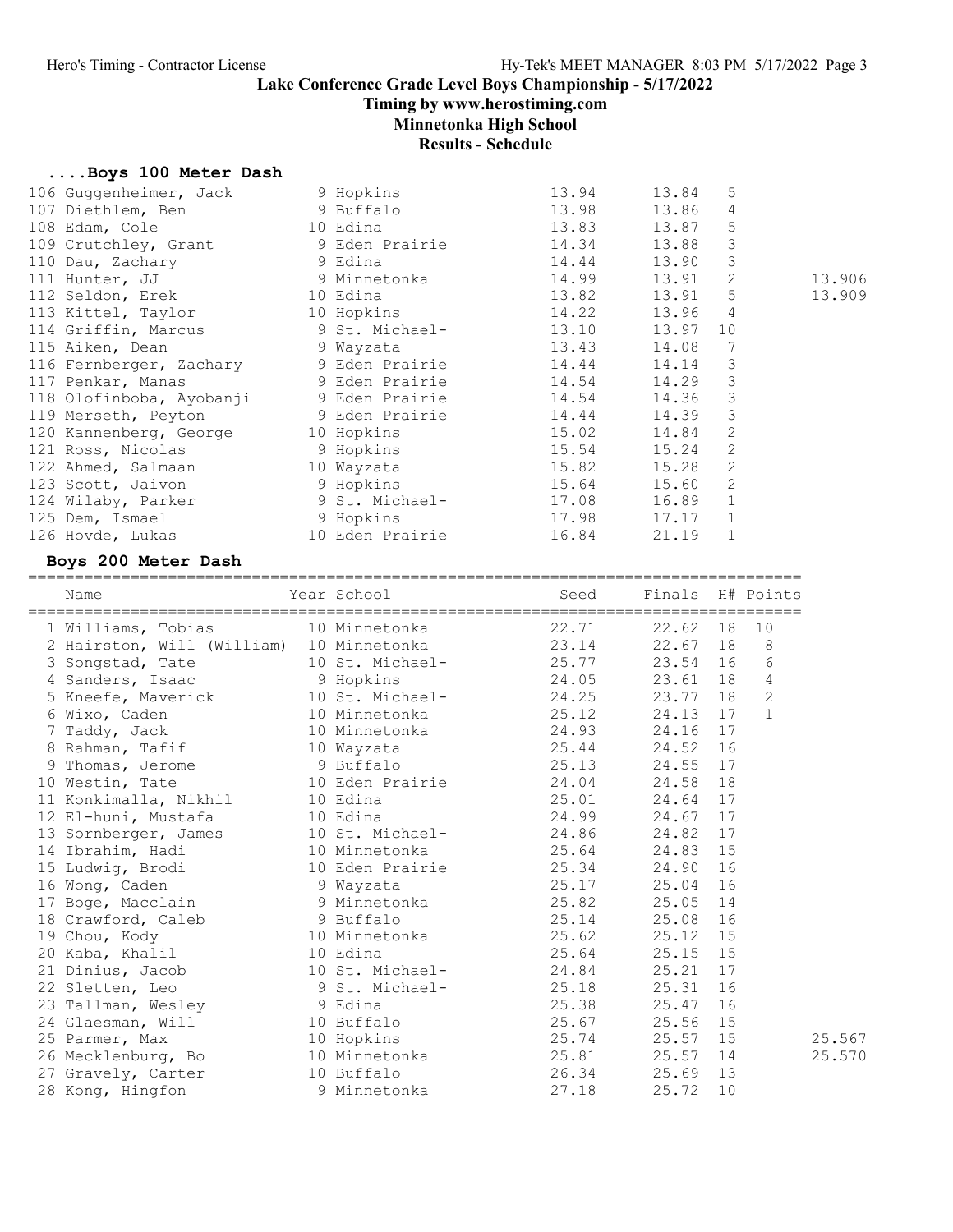Timing by www.herostiming.com

Minnetonka High School

# Results - Schedule

### ....Boys 200 Meter Dash

| 29 Hubbert, I zyaune        | 10 Hopkins      | 26.39 | 25.74 | 13              | 25.732 |
|-----------------------------|-----------------|-------|-------|-----------------|--------|
| 30 Simonsen, Elijah         | 10 Edina        | 24.84 | 25.74 | 18              | 25.738 |
| 31 Claon, John              | 10 Eden Prairie | 27.59 | 25.82 | 8               |        |
| 32 Riss, Owen               | 9 Edina         | 25.89 | 25.88 | 14              |        |
| 33 Zullo, Antonio           | 10 Minnetonka   | 27.17 | 25.89 | 10              |        |
| 34 Beaudry, Solomon         | 10 St. Michael- | 25.78 | 25.97 | 14              |        |
| 35 Streifel, John           | 10 Minnetonka   | 27.20 | 26.01 | 10              | 26.003 |
| 36 Shelton, Sawyer          | 9 Hopkins       | 27.11 | 26.01 | 10              | 26.010 |
| 37 Tisch, Keegan            | 9 St. Michael-  | 26.54 | 26.06 | 12              |        |
| 38 Mennen, William          | 9 Wayzata       | 26.37 | 26.11 | 13              |        |
| 39 Van Heel, Jaden          | 9 Wayzata       | 26.95 | 26.13 | 11              |        |
| 40 Sohlstrom, Joseph        | 9 Eden Prairie  | 26.55 | 26.15 | 12              |        |
| 41 Carver, Griffin          | 9 Minnetonka    | 27.37 | 26.19 | $\overline{9}$  |        |
|                             |                 | 26.50 | 26.25 | 13              |        |
| 42 Ratkovich, Luca          | 10 Eden Prairie |       |       |                 |        |
| 43 Jensen, Adam             | 10 St. Michael- | 27.31 | 26.28 | 9               | 26.273 |
| 44 Hughes, Tyler            | 10 Edina        | 26.68 | 26.28 | 11              | 26.274 |
| 45 Giles, Nicholas          | 9 Edina         | 26.90 | 26.30 | 11              |        |
| 46 Colotti, Anthony         | 9 St. Michael-  | 26.25 | 26.33 | 13              |        |
| 47 Mondragon, Cesar         | 9 Eden Prairie  | 26.32 | 26.34 | 13              |        |
| 48 Leung, Dylan             | 9 Eden Prairie  | 27.84 | 26.41 | $7\phantom{.0}$ |        |
| 49 Severeid, Cooper         | 10 Wayzata      | 27.00 | 26.42 | 10              |        |
| 50 Jones, Gabriel           | 10 Hopkins      | 27.81 | 26.49 | 7               | 26.481 |
| 51 Gassert, Joseph          | 10 Minnetonka   | 26.11 | 26.49 | 14              | 26.490 |
| 52 Williams, Marty          | 10 St. Michael- | 27.44 | 26.51 | 9               |        |
| 53 Flinn, Colin             | 9 Edina         | 27.64 | 26.53 | 8               |        |
| 54 Tita, Kefeyen            | 10 Buffalo      | 25.67 | 26.55 | 15              |        |
| 55 Cress, KaJor             | 9 Hopkins       | 27.54 | 26.56 | 8               |        |
| 56 Schachtman, Louis        | 10 Hopkins      | 27.01 | 26.59 | 10              |        |
| 57 Vandergriff, Tate        | 9 Minnetonka    |       | 26.65 | 5               |        |
| 58 Kalapa, Naphtali         | 10 St. Michael- | 26.50 | 26.78 | 13              |        |
| 59 Diane, Kotia             | 10 Wayzata      |       | 26.82 | $\mathbf 1$     |        |
| 60 Feldmann, Tyse           | 9 Wayzata       | 27.61 | 26.85 | 8               | 26.846 |
| 61 Sok, Samvijet            | 9 Minnetonka    | 27.41 | 26.85 | 9               | 26.849 |
| 62 Sprague, Jonathan        | 9 Edina         | 27.74 | 26.90 | 7               | 26.897 |
| 63 Hutto, Owen              | 9 Hopkins       | 25.34 | 26.90 | 16              | 26.900 |
| 64 Varma, Prithviraj        | 10 Edina        | 27.56 | 26.98 | 8               |        |
| 65 Espino, Matthew          | 9 Hopkins       | 27.35 | 27.01 | 9               |        |
| 66 Sunil, Adit              | 10 Wayzata      | 26.62 | 27.02 | 12              |        |
| 67 Goodman, Max             | 10 Hopkins      | 27.34 | 27.03 | 9               |        |
| 68 Mach, Evan               | 9 Hopkins       | 28.29 | 27.08 | 5               |        |
| 69 Danke, Jack              | 9 Eden Prairie  | 27.34 | 27.14 | 9               |        |
| 70 Crutchley, Grant         | 9 Eden Prairie  | 28.54 | 27.18 | 5               |        |
| 71 Murillo Santiago, Sebast | 10 St. Michael- | 27.83 | 27.19 | 7               |        |
| 72 Jackson, Olin            | 9 Hopkins       |       | 27.20 | $\mathbf 1$     |        |
| 73 Tenold, Connor           | 9 Eden Prairie  | 28.64 | 27.22 | 4               |        |
| 74 Mollison, Matthew        | 10 Edina        | 27.94 | 27.29 | $\overline{7}$  |        |
|                             |                 |       |       |                 |        |
| 75 Blakesley, Preston       | 9 Edina         | 27.76 | 27.34 | 7               |        |
| 76 Greer, James             | 9 Edina         | 27.65 | 27.37 | $\overline{7}$  | 27.363 |
| 77 Blakesley, Landon        | 9 Edina         | 28.94 | 27.37 | 4               | 27.368 |
| 78 Weismann, Zachary        | 9 Eden Prairie  | 27.34 | 27.49 | 9               |        |
| 79 Buchanan, Sean           | 9 Wayzata       | 27.20 | 27.52 | 10              |        |
| 80 Ludwig, Tyler            | 10 Eden Prairie | 28.14 | 27.56 | 6               |        |
| 81 Lawrence, Lucas          | 9 Buffalo       | 28.30 | 27.58 | 5               |        |
| 82 Walrath, Christian       | 10 Hopkins      | 26.54 | 27.59 | 12              |        |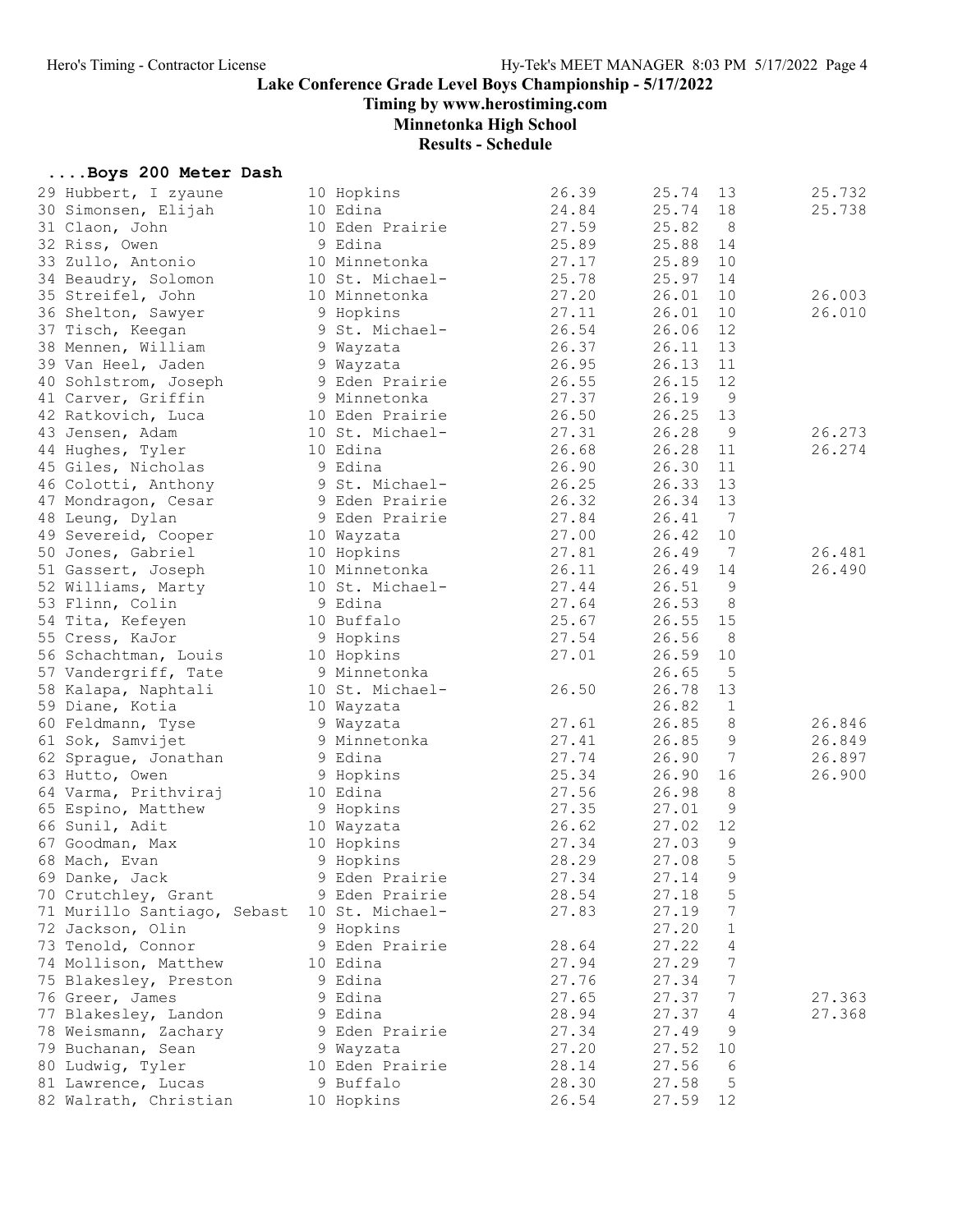Timing by www.herostiming.com

# Minnetonka High School

Results - Schedule

# ....Boys 200 Meter Dash

| 83 Seldon, Erek                   | 10 Edina        | 28.74 | 27.96 | 4              |
|-----------------------------------|-----------------|-------|-------|----------------|
| 84 Portz, Joseph                  | 9 Edina         | 28.04 | 27.97 | 6              |
| 85 Enslin, Jack                   | 9 Hopkins       | 29.16 | 27.98 | 3              |
| 86 Nelson, Jae                    | 9 Hopkins       | 28.11 | 28.13 | 6              |
| 87 Guggenheimer, Jack             | 9 Hopkins       | 28.24 | 28.20 | 6              |
| 88 Edam, Cole                     | 10 Edina        | 30.00 | 28.25 | 3              |
| 89 Grzybowski, Presley            | 10 St. Michael- |       | 28.34 | $\mathbf 1$    |
| 90 Unger, Nathaniel               | 10 Minnetonka   | 28.10 | 28.44 | 6              |
| 91 Rau, Connor                    | 9 Eden Prairie  | 28.84 | 28.55 | 4              |
| 92 Dunbar, Joseph                 | 10 Hopkins      | 28.84 | 28.82 | $\overline{4}$ |
| 93 Mehta, Ishaan                  | 10 Wayzata      | 29.77 | 28.90 | $\mathcal{S}$  |
| 94 Kittel, Taylor                 | 10 Hopkins      | 30.49 | 28.92 | $\mathcal{S}$  |
| 95 Aiken, Dean                    | 9 Wayzata       | 28.80 | 29.01 | 4              |
| 96 Diethlem, Ben                  | 9 Buffalo       | 34.10 | 29.09 | $\mathbf{2}$   |
| 97 Wright, Brayden 10 Wayzata     |                 | 30.21 | 29.27 | $\mathsf 3$    |
| 98 Fernberger, Zachary            | 9 Eden Prairie  | 29.67 | 29.39 | $\mathfrak{Z}$ |
| 99 Olofinboba, Ayobanji           | 9 Eden Prairie  | 30.74 | 29.75 | $\sqrt{2}$     |
| 100 Penkar, Manas                 | 9 Eden Prairie  | 30.64 | 30.01 | $\mathfrak{Z}$ |
| 101 Dau, Zachary                  | 9 Edina         | 31.04 | 30.80 | 2              |
| 102 Kannenberg, George 10 Hopkins |                 | 31.44 | 30.94 | 2              |
| 103 Ross, Nicolas                 | 9 Hopkins       | 31.14 | 32.15 | $\mathbf{2}$   |
| 104 Ahmed, Salmaan                | 10 Wayzata      | 28.20 | 32.65 | 6              |
| 105 Wilaby, Parker                | 9 St. Michael-  | 34.75 | 35.10 | 2              |
| 106 Dem, Ismael                   | 9 Hopkins       | 40.48 | 37.61 | $\mathbf 1$    |
| 107 Hovde, Lukas                  | 10 Eden Prairie | 35.24 | 40.11 | $\overline{2}$ |

### Boys 400 Meter Dash

| Name                                                                           |          | Year School     |                      | Seed Finals H# Points |                |                |        |
|--------------------------------------------------------------------------------|----------|-----------------|----------------------|-----------------------|----------------|----------------|--------|
| 1 Adams, Matthew                                                               |          | 9 Wayzata       | 53.98                | 53.86                 | 5 <sup>1</sup> | 10             |        |
| 2 Stone, Hudson                                                                |          | 10 St. Michael- | 54.62                | 54.32                 | 5              | 8 <sup>8</sup> |        |
| 3 Boge, Macclain 58.18                                                         |          |                 |                      | 56.67 5               |                | 6              |        |
| 4 Kaushal, Aayush                                                              | 10 Edina |                 | 58.64                | 57.16 5               |                | $\sqrt{4}$     |        |
| 5 Stone, Daniel 9 Eden Prairie 57.44                                           |          |                 |                      | 57.17                 | 5 <sup>5</sup> | $\overline{c}$ |        |
| 6 Wolf, Bergan 10 Wayzata                                                      |          |                 | 1:02.34              | 58.10                 | $\overline{2}$ | $\mathbf{1}$   |        |
| 7 Shelton, Sawyer                                                              |          | 9 Hopkins       | 59.06                | 58.28                 | $\overline{4}$ |                |        |
| 8 Leung, Dylan 3 9 Eden Prairie 1:00.14                                        |          |                 |                      | 58.94                 | $\overline{4}$ |                |        |
| 9 Benz, Samuel                                                                 |          | 9 Hopkins       | 58.74                | 58.95                 | $\mathsf S$    |                |        |
| 10 Sok, Samvijet 9 Minnetonka 1:03.47<br>11 Mosher, Tyson 9 St. Michael- 59.50 |          |                 |                      | 59.03                 | $\sqrt{2}$     |                |        |
|                                                                                |          |                 |                      | 59.20                 | $\overline{4}$ |                |        |
| 12 Hutto, Owen                                                                 |          | 9 Hopkins       | 59.84                | 59.32                 | $\overline{4}$ |                | 59.312 |
| 13 Van Heel, Jaden                                                             |          |                 | 9 Wayzata 1:02.36    | 59.32                 | $\mathbf{2}$   |                | 59.315 |
| 14 Kong, Hingfon                                                               |          |                 | 9 Minnetonka 1:03.27 | 59.48                 | 2              |                |        |
| 15 Sunil, Adit 10 Wayzata                                                      |          |                 | 56.40                | 59.60                 | 5              |                |        |
| 16 Ryks, Cameron 10 Buffalo                                                    |          |                 | 1:00.22              | 59.66                 | $\overline{4}$ |                |        |
| 17 Copps, William 10 Hopkins                                                   |          |                 | 1:02.55              | 59.98                 | $\mathbf{2}$   |                |        |
| 18 Yonke, Bradley                                                              | 10 Edina |                 | $1:00.04$ $1:00.48$  |                       | 4              |                |        |
| 19 Agrawal, Mitaunshu                                                          |          | 9 Wayzata       | 1:01.64              | 1:00.86               | 3              |                |        |
| 20 Schultz, Luke                                                               |          | 10 Wayzata      | 1:37.40              | 1:00.90               | $\mathbf 1$    |                |        |
| 21 Enslin, Jack 9 Hopkins                                                      |          |                 | 1:01.14              | 1:01.44               | 3              |                |        |
| 22 Seldon, Erek 10 Edina                                                       |          |                 | $1:02.24$ $1:01.55$  |                       | 2              |                |        |
| 9 Hopkins<br>23 Jessen, Jack                                                   |          |                 | 1:00.14              | 1:03.26               | 4              |                |        |
| 24 Crutchley, Grant                                                            |          | 9 Eden Prairie  | 1:04.03              | 1:03.31               | $\mathbf 1$    |                |        |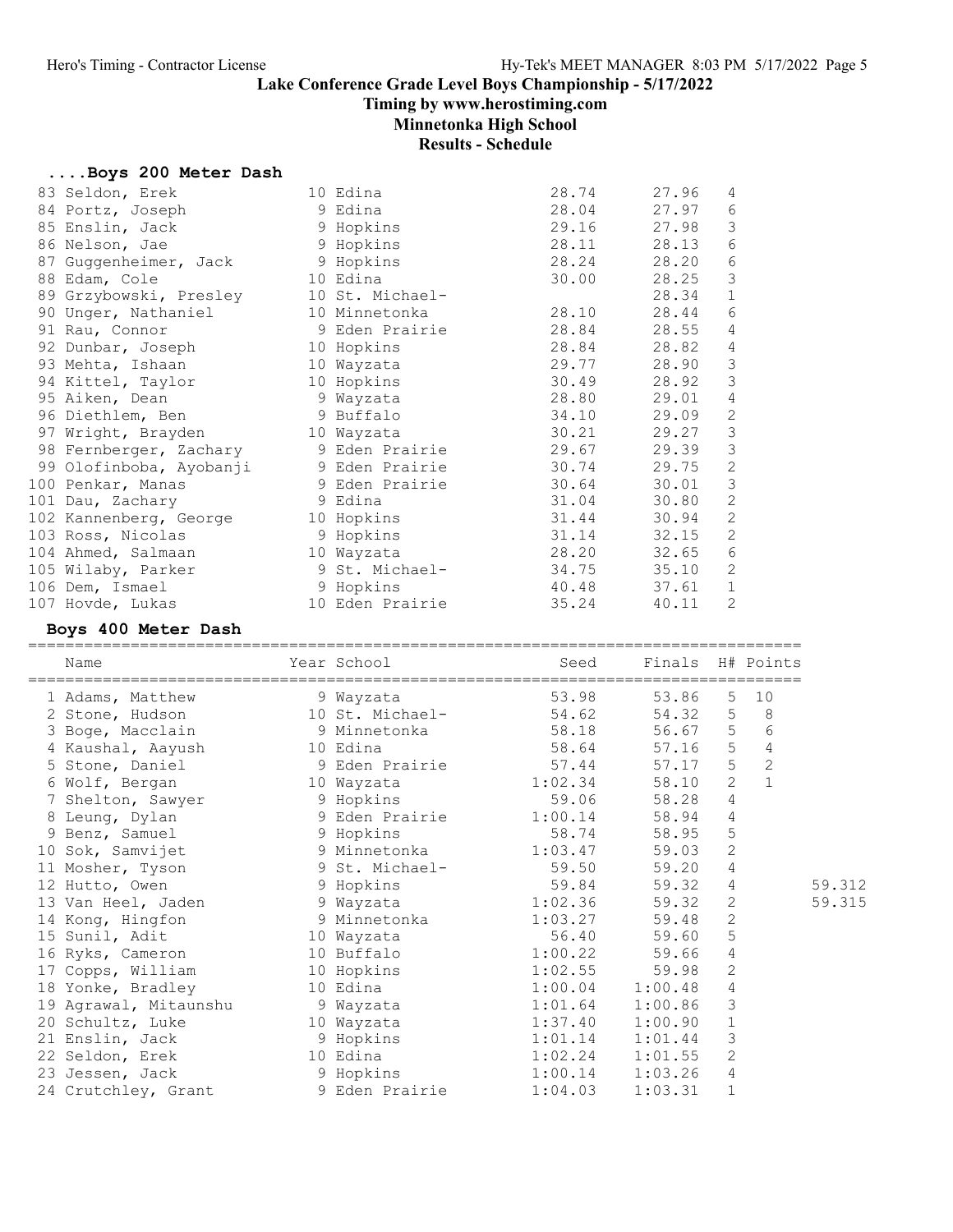Timing by www.herostiming.com

Minnetonka High School

# Results - Schedule

# ....Boys 400 Meter Dash

| 25 Portz, Joseph                       | 9 Edina         | 1:02.10                                                  | 1:03.36          | 3              |                |
|----------------------------------------|-----------------|----------------------------------------------------------|------------------|----------------|----------------|
| 26 Rau, Connor                         | 9 Eden Prairie  | 1:03.34                                                  | 1:03.57          | 2              |                |
| 27 Hughes, Tyler                       | 10 Edina        | 1:04.54                                                  | 1:05.19          | $\mathbf 1$    |                |
| 28 Caine, James                        | 9 Wayzata       | 1:05.90                                                  | 1:05.90          | 1              |                |
| 29 Grzybowski, Presley 10 St. Michael- |                 |                                                          | 1:07.00          | 2              |                |
| 30 Hunter, JJ                          | 9 Minnetonka    |                                                          | 1:12.56          | $\mathbf{1}$   |                |
| 31 Sahoo, Armaan                       | 10 Wayzata      | 1:17.10                                                  | 1:14.18          | 1              |                |
| Boys 800 Meter Run                     |                 |                                                          |                  |                |                |
|                                        |                 |                                                          |                  |                |                |
| Name                                   | Year School     | Seed                                                     | Finals H# Points |                |                |
| 1 Fries, Ryan                          | 10 Minnetonka   | $2:01.45$ $2:00.88$                                      |                  | 3              | 10             |
| 2 Wistrom, Wesley                      | 9 Buffalo       | $2:05.53$ $2:02.64$                                      |                  | 3              | 8              |
| 3 Macheel, Jacob                       | 9 Buffalo       | $2:05.73$ $2:04.69$                                      |                  | 3              | $6\,$          |
| 4 Haerter, Jace                        | 9 Edina         | 2:07.50 2:05.79                                          |                  | 3 <sup>7</sup> | $\sqrt{4}$     |
| 5 Liethen, Jack                        | 10 Edina        |                                                          |                  | $\mathfrak{Z}$ | $\overline{c}$ |
| 6 Derouin, Mark                        | 10 Eden Prairie | 2:09.00  2:06.78<br>2:20.00  2:11.48<br>2:05.69  2:12.56 |                  | $\mathfrak{Z}$ | $\mathbf{1}$   |
| 7 Schmanski, Tristan                   | 10 Hopkins      |                                                          |                  | 3              |                |
| 8 Barry, Parker                        | 10 Minnetonka   | 2:10.00                                                  | 2:13.67          | 3              |                |
| 9 Greenwood, Hans                      | 10 Hopkins      | 2:09.90                                                  | 2:13.76          | 3              |                |
| 10 Smith, Connor                       | 10 St. Michael- | 2:12.56                                                  | 2:15.96          | $\mathcal{S}$  |                |
| 11 Strommen, Will                      | 10 Wayzata      | 2:18.50                                                  | 2:20.12          | $\mathsf 3$    |                |
| 12 Kahlstorf, Jack                     | 9 Wayzata       | 2:17.30                                                  | 2:20.54          | 3              |                |
| 13 Rabe, Owen                          | 9 Wayzata       | 2:23.18                                                  | 2:23.07          | 3              |                |
| 14 Koenig, Tavin                       | 9 Eden Prairie  | 2:16.00                                                  | 2:23.87          | 3              |                |
| 15 Magnuson, Dylan                     | 10 Edina        | 2:32.20                                                  | 2:24.52          | $\mathbf{2}$   |                |
| 16 Jones, Jack                         | 10 Hopkins      | 2:27.00                                                  | 2:24.64          | 3              |                |
| 17 Chawla, Pallav                      | 9 Eden Prairie  | 2:15.00<br>2:28.44                                       | 2:25.66          | 3              |                |
| 18 Krishna, Arjav                      | 10 Minnetonka   |                                                          | 2:25.79          | $\sqrt{2}$     |                |
| 19 Frick, Aaron                        | 9 Buffalo       | 2:30.12                                                  | 2:26.03          | $\mathbf{2}$   |                |
| 20 Novelli, Christopher                | 10 Hopkins      | 2:31.40                                                  | 2:26.47          | $\sqrt{2}$     |                |
| 21 Horsley, Owen                       | 9 Wayzata       | 2:31.90                                                  | 2:27.54          | $\mathbf{2}$   |                |
| 22 Chester, Blake                      | 9 Eden Prairie  | 2:31.47                                                  | 2:27.87          | $\mathbf{2}$   |                |
| 23 Barber, Jackson                     | 10 Hopkins      | 2:34.47                                                  | 2:28.42          | $\mathbf{2}$   |                |
| 24 Trivedi, Himal                      | 10 Wayzata      | 2:31.90                                                  | 2:29.63          | $\mathbf{2}$   |                |
| 25 Hawkins, Steven                     | 9 Wayzata       | 2:29.40                                                  | 2:31.39          | $\mathbf{2}$   |                |
| 26 Bienias, Owen                       | 9 Buffalo       | $2:37.94$ $2:31.84$                                      |                  | 2              |                |
| 27 Palm, Charles                       | 10 Minnetonka   | 2:40.01                                                  | 2:31.87          | 1              |                |
| 28 Sagong, Ian                         | 10 Wayzata      | 2:36.90                                                  | 2:31.90          | $\mathbf{2}$   |                |
| 29 Lam, Kevin                          | 9 Eden Prairie  | 2:35.00                                                  | 2:32.29          | $\overline{2}$ |                |
| 30 Dagade, Yash                        | 10 Eden Prairie | 2:37.00                                                  | 2:34.16          | $\sqrt{2}$     |                |
| 31 Williams, Mason                     | 10 St. Michael- | 2:39.11                                                  | 2:35.21          | 1              |                |
| 32 Zheng, Henry                        | 10 Edina        | 2:36.10                                                  | 2:37.80          | 2              |                |
| 33 Kardor, Dakari                      | 9 Wayzata       | 2:39.60                                                  | 2:39.23          | 1              |                |
| 34 Davis, Heath                        | 9 St. Michael-  | 2:40.74                                                  | 2:39.46          | 1              |                |
| 35 Eggum, Rowan                        | 10 Edina        | 2:38.14                                                  | 2:40.77          | 1              |                |
| 36 Farnan, Ryan                        | 10 Minnetonka   | 2:52.64                                                  | 2:45.71          | 1              |                |
| 37 Muraski, Vincent                    | 10 St. Michael- | 3:08.49                                                  | 2:46.14          | 1              |                |
| 38 Awsaid, Warsame                     | 10 Wayzata      | 2:50.00                                                  | 2:47.27          | 1              |                |
| 39 Aligireddy, Rithvik                 | 10 Wayzata      | 2:58.70                                                  | 2:49.71          | 1              |                |
| 40 Hunter, JJ                          | 9 Minnetonka    | 2:53.00                                                  | 2:59.74          | 1              |                |
| 41 Dewey, Michael                      | 9 St. Michael-  | 3:04.44                                                  | 3:02.34          | $\mathbf{1}$   |                |
| 42 Nam, Junhyuk                        | 10 Wayzata      | 3:30.70                                                  | 3:07.71          | $\mathbf 1$    |                |
|                                        |                 |                                                          |                  |                |                |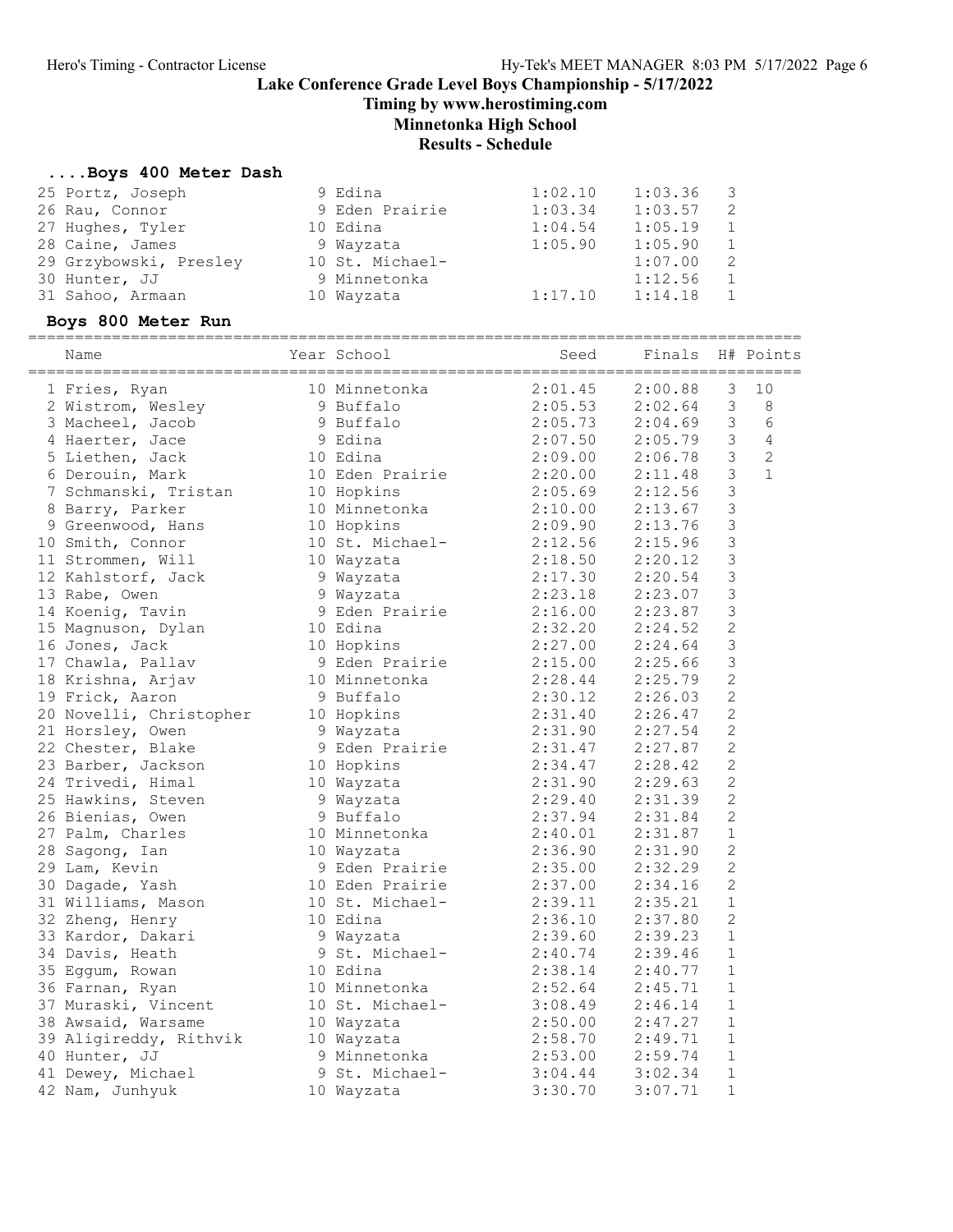Timing by www.herostiming.com

# Minnetonka High School

Results - Schedule

| Boys 800 Meter Run     |                 |         |         |                |              |
|------------------------|-----------------|---------|---------|----------------|--------------|
| 43 Gupta, Armaan       | 10 Wayzata      | 3:26.70 | 3:21.56 | 1              |              |
| Boys 1600 Meter Run    |                 |         |         |                |              |
| Name                   | Year School     | Seed    | Finals  |                | H# Points    |
| 1 Provenzano, Anthony  | 10 Hopkins      | 4:29.11 | 4:27.02 | 2              | 10           |
| 2 Hering, Landon       | 10 Hopkins      | 4:32.73 | 4:35.27 | $\mathbf{2}$   | 8            |
| 3 Thomas, James        | 9 Minnetonka    | 4:37.05 | 4:37.29 | $\mathbf{2}$   | 6            |
| 4 Weber, William       | 9 Wayzata       | 4:45.70 | 4:41.05 | $\mathbf{2}$   | 4            |
| 5 Fries, Sean          | 8 Minnetonka    | 4:55.00 | 4:49.36 | $\mathbf{2}$   | $\mathbf{2}$ |
| 6 Salas, Max           | 9 St. Michael-  | 4:51.30 | 4:51.08 | $\mathbf{2}$   | $\mathbf{1}$ |
| 7 Gregoire, Ethan      | 10 Buffalo      | 5:09.09 | 4:51.20 | $\mathbf{2}$   |              |
| 8 Chose, William       | 9 Minnetonka    | 5:00.00 | 4:52.32 | $\mathbf{2}$   |              |
| 9 Haag, Alex           | 9 Wayzata       | 5:01.34 | 4:53.63 | $\mathbf{2}$   |              |
| 10 Huss, Dexter        | 9 Buffalo       | 4:58.91 | 4:55.30 | $\mathbf{2}$   |              |
| 11 Schneider, Dylan    | 9 Minnetonka    | 5:03.00 | 4:56.56 | $\mathbf{2}$   |              |
| 12 Harad, Maccabee     | 9 Minnetonka    | 5:07.00 | 5:00.92 | $\mathbf{2}$   |              |
| 13 Negaard, William    | 10 St. Michael- | 5:09.37 | 5:04.74 | $\overline{c}$ |              |
| 14 Negaard, Owen       | 10 St. Michael- | 5:30.00 | 5:05.50 | 1              |              |
| 15 Holje, Jacob        | 9 Eden Prairie  | 5:18.00 | 5:06.64 | 2              |              |
| 16 Horvick, Joseph     | 9 Minnetonka    | 5:07.00 | 5:06.66 | $\mathbf{2}$   |              |
| 17 Berg, Collin        | 10 Buffalo      |         | 5:09.38 | $\mathbf 1$    |              |
| 18 Havilio, Tal        | 9 Wayzata       | 5:19.70 | 5:09.59 | $\mathbf{2}$   |              |
| 19 Boudewyns, Benjamin | 9 Edina         | 5:13.60 | 5:10.43 | $\mathbf{2}$   |              |
| 20 Anderson, Ray       | 9 Edina         | 5:16.70 | 5:11.69 | $\overline{2}$ |              |
| 21 Akram, Kumail       | 9 Buffalo       | 5:15.73 | 5:13.68 | 2              |              |
| 22 Dalton, Marek       | 9 St. Michael-  | 5:08.54 | 5:16.52 | 2              |              |
| 23 Douglas, Kyle       | 9 Buffalo       | 5:15.38 | 5:16.56 | 2              |              |
| 24 Vogel, Orrin        | 10 Hopkins      | 5:35.00 | 5:19.11 | $\mathbf 1$    |              |
| 25 Hubbell, Charles    | 9 Edina         | 5:25.84 | 5:21.43 | $\mathbf{1}$   |              |
| 26 Swanson, Noah       | 10 Wayzata      | 5:32.15 | 5:22.46 | $\mathbf 1$    |              |
| 27 Leighton, Anders    | 10 Minnetonka   | 5:30.00 | 5:25.22 | 1              |              |
| 28 Sharma, Devang      | 10 Wayzata      | 5:30.40 | 5:29.02 | $\mathbf 1$    |              |
| 29 Wayman, Nolan       | 10 Minnetonka   | 5:32.17 | 5:29.39 | 1              |              |
| 30 Williams, Mason     | 10 St. Michael- | 5:44.83 | 5:33.51 | 1              |              |
| 31 Naagappan, Rishi    | 9 Eden Prairie  | 5:34.71 | 5:33.81 | $\mathbf 1$    |              |
| 32 Worth, Isaac        | 9 Buffalo       |         | 5:35.13 | 1              |              |
| 33 Lakin, Jack         | 9 Hopkins       | 5:54.04 | 5:35.37 | 1              |              |
| 34 Chabot, Grant       | 9 Wayzata       | 5:58.41 | 5:39.03 | $\mathbf 1$    |              |
| 35 Varadhan, Sumit     | 9 Edina         | 5:47.40 | 5:39.86 | $1\,$          |              |
| 36 Adams, Jeffrey      | 9 Eden Prairie  | 5:45.00 | 5:43.07 | $\mathbf 1$    |              |
| 37 Zheng, Henry        | 10 Edina        | 5:35.22 | 5:44.74 | $\mathbf 1$    |              |
| 38 Herness, Jacob      | 9 Wayzata       | 5:48.80 | 5:47.77 | 1              |              |
| 39 Fosmer, Benjamin    | 9 Eden Prairie  | 5:52.00 | 5:48.99 | 1              |              |
| 40 Eggum, Rowan        | 10 Edina        | 5:59.90 | 5:49.63 | $\mathbf 1$    |              |
| 41 Muraski, Vincent    | 10 St. Michael- | 6:23.58 | 5:59.40 | 1              |              |
| 42 Wilmot, Noah        | 10 St. Michael- | 6:11.86 | 6:08.13 | $\mathbf{1}$   |              |
| 43 Dewey, Michael      | 9 St. Michael-  | 7:07.63 | 6:39.20 | $\mathbf 1$    |              |
| 44 Nereson, Connor     | 9 Wayzata       | 6:35.00 | 6:52.04 | $\mathbf 1$    |              |
|                        |                 |         |         |                |              |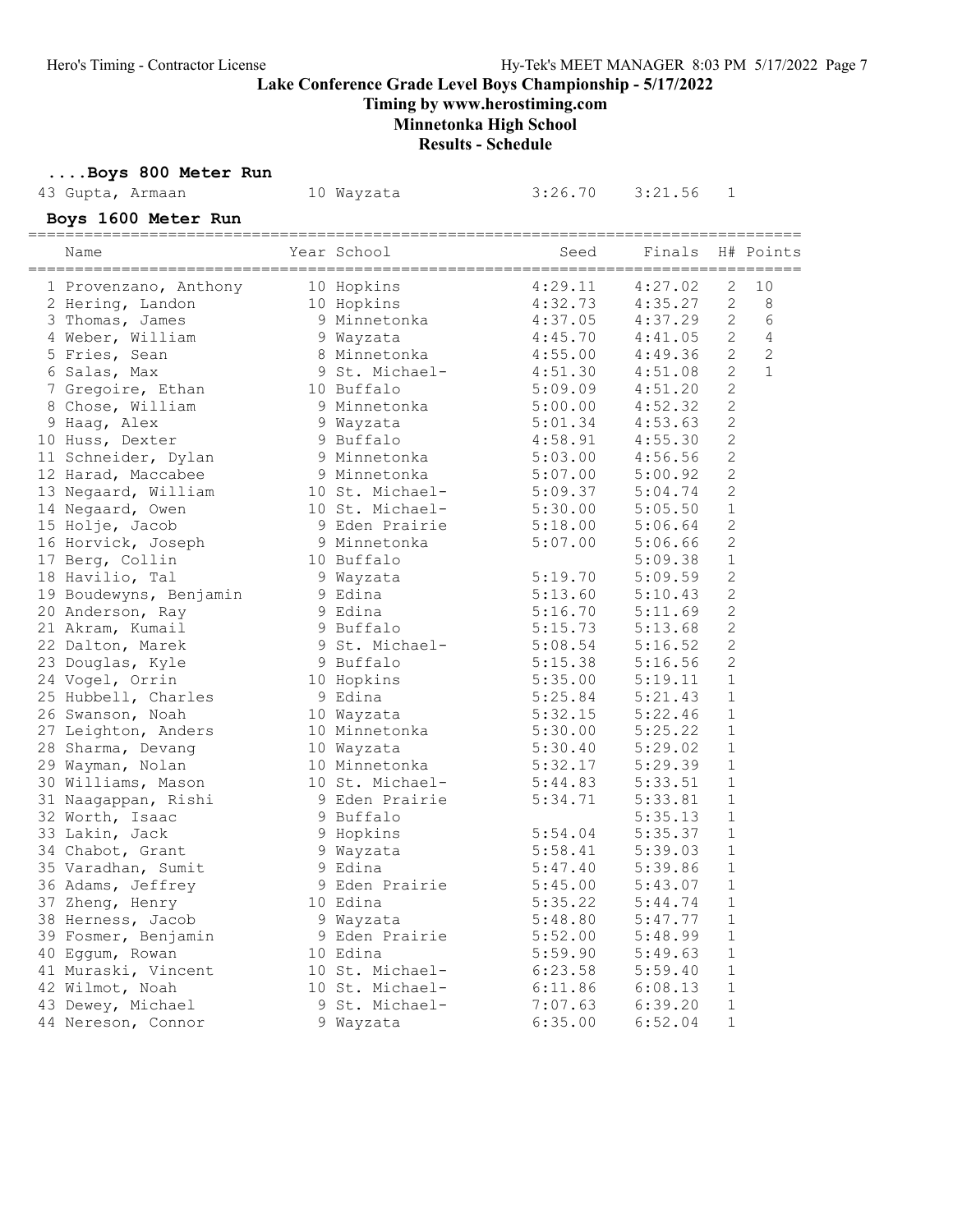### Lake Conference Grade Level Boys Championship - 5/17/2022 Timing by www.herostiming.com

Minnetonka High School

Results - Schedule

#### Boys 3200 Meter Run

| Name                   | Year School     | Seed     | Finals   | Points         |
|------------------------|-----------------|----------|----------|----------------|
| 1 Drieslein, Jameson   | 10 Eden Prairie | 11:00.00 | 10:29.51 | 10             |
| 2 Danielson, Zachary   | 9 Edina         |          | 10:32.88 | 8              |
| 3 Marshall, Robert     | 10 Wayzata      | 10:32.10 | 10:37.44 | 6              |
| 4 George, Gabriel      | 9 Hopkins       | 11:15.77 | 11:02.10 | 4              |
| 5 Magare, Elijah       | 9 Eden Prairie  | 11:20.00 | 11:04.40 | $\overline{2}$ |
| 6 Laninga, Lloyd       | 9 Minnetonka    | 11:10.00 | 11:15.46 |                |
| 7 Romero, Dylan        | 9 Minnetonka    | 11:10.00 | 11:25.89 |                |
| 8 Baustert, Luke       | 10 Minnetonka   | 11:30.00 | 11:26.04 |                |
| 9 Butikofer, Jackson   | 10 Eden Prairie | 11:34.00 | 11:34.02 |                |
| 10 Ashwin Kumar, Varun | 9 Eden Prairie  | 11:37.00 | 11:38.68 |                |
| 11 Chawla, Pushkal     | 9 Eden Prairie  | 14:00.00 | 11:47.08 |                |
| 12 Kakkad, Anuj        | 10 Wayzata      | 11:33.55 | 11:53.59 |                |
| 13 Wilmot, Noah        | 10 St. Michael- | 12:50.00 | 13:34.75 |                |
| Boys 110 Meter Hurdles |                 |          |          |                |

#### =================================================================================== Name The Year School Contract Seed Finals H# Points =================================================================================== 1 Bloch, Tate 10 Eden Prairie 16.50 16.03 3 10 2 Wilson, Zion 10 Hopkins 17.24 17.22 3 8 3 Allred, David 10 Minnetonka 17.82 17.68 3 6 4 Monseth, Caleb 9 St. Michael- 18.63 17.77 2 4 5 Becker, Shea 9 Hopkins 19.44 17.95 2 2 6 Nelson, Logan 10 Buffalo 17.93 17.99 3 1 7 Clair, Tyler 9 Minnetonka 19.26 18.87 2 8 Ngaima, Jaden 9 Hopkins 19.24 18.98 2 9 Alsen, Gauge 10 Buffalo 18.80 19.02 2 10 Taddy, Jack 10 Minnetonka 18.60 19.36 3 11 Thissen, Joseph 10 Eden Prairie 17.99 19.49 3 12 Scherber, Jacobee 10 Buffalo 19.90 19.66 2 13 Souvannarath, Aideyn 9 Hopkins 20.31 1 14 Kaba, Khalil 10 Edina 20.34 20.49 1 15 Wagner, Caleb 10 Wayzata 19.98 20.60 2 16 Sprague, Charles 10 Edina 19.99 21.11 1 17 Shun, Eli 9 Buffalo 21.91 21.20 1 18 Madasamy, Rishab 9 Wayzata 18.50 21.57 3

#### Boys 300 Meter Hurdles

| Name                |     | Seed                                                                                                                                                                            |       |               |                                        |
|---------------------|-----|---------------------------------------------------------------------------------------------------------------------------------------------------------------------------------|-------|---------------|----------------------------------------|
| 1 Batala, Avery     |     | 42.70                                                                                                                                                                           | 41.45 |               | 1 O                                    |
| 2 Bloch, Tate       |     | 42.78                                                                                                                                                                           | 42.58 | 3             | 8                                      |
| 3 Allred, David     |     | 42.68                                                                                                                                                                           | 42.74 |               | 6                                      |
| 4 Nelson, Logan     |     | 43.98                                                                                                                                                                           | 43.57 | 3             |                                        |
| 5 Sterk, Jacob      |     | 44.58                                                                                                                                                                           | 44.55 | 3             | $\mathcal{L}$                          |
| 6 Thissen, Joseph   |     | 43.74                                                                                                                                                                           | 44.65 | 3             |                                        |
| 7 Alsen, Gauge      |     | 45.91                                                                                                                                                                           | 45.39 | 3             |                                        |
| 8 Scherber, Jacobee | 1 O | 48.36                                                                                                                                                                           | 47.43 | 2             |                                        |
| 9 Monseth, Caleb    |     | 48.27                                                                                                                                                                           | 48.15 | $\mathcal{L}$ |                                        |
| 10 Wilson, Zion     | 10  | 44.84                                                                                                                                                                           | 48.88 | 3             |                                        |
| 11 Spraque, Charles |     | 48.72                                                                                                                                                                           | 49.30 | $\mathcal{L}$ |                                        |
|                     |     | Year School<br>9 Hopkins<br>10 Eden Prairie<br>10 Minnetonka<br>10 Buffalo<br>10 St. Michael-<br>10 Eden Prairie<br>10 Buffalo<br>Buffalo<br>9 St. Michael-<br>Hopkins<br>Edina |       |               | Finals H# Points<br>3<br>$\mathcal{E}$ |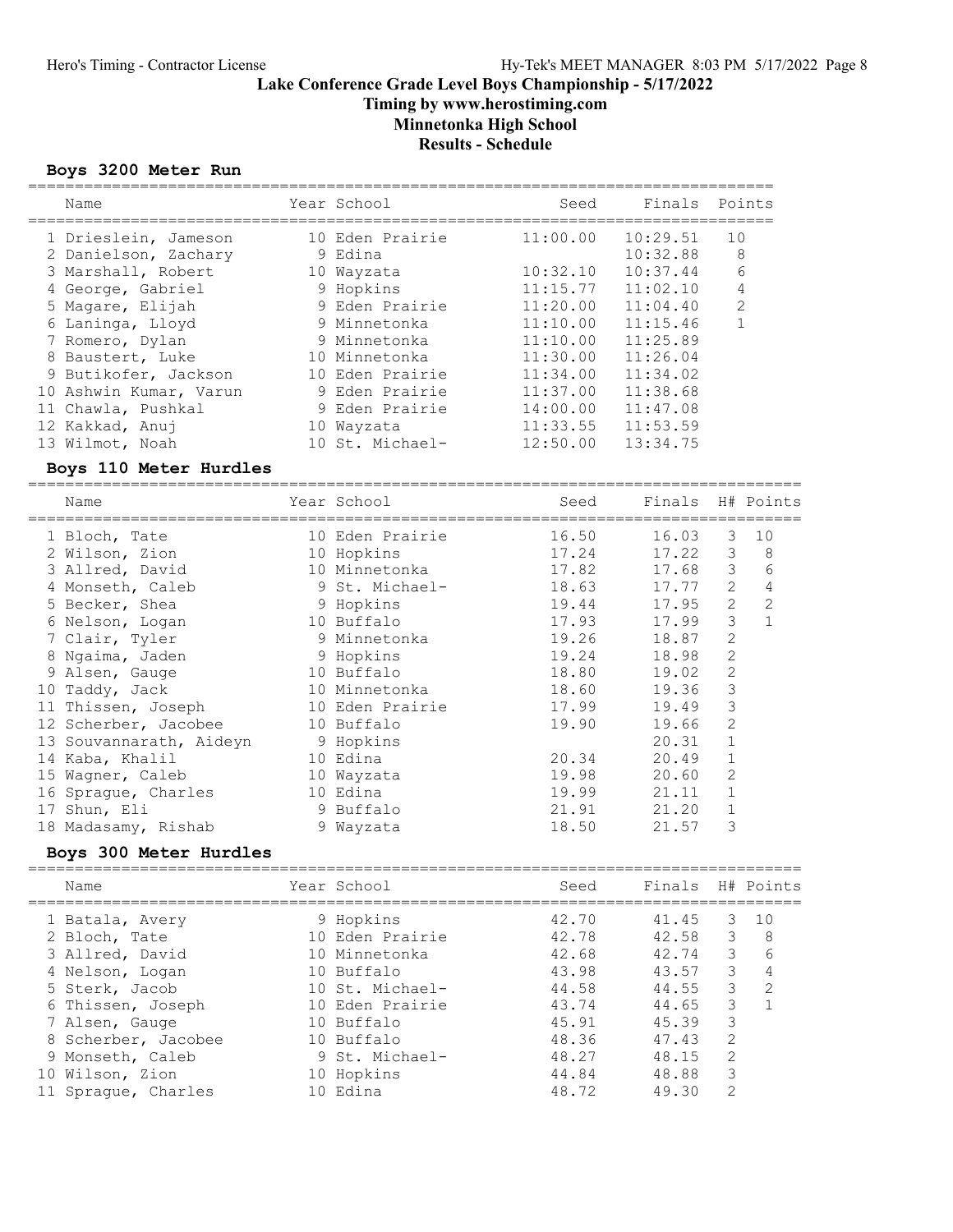Timing by www.herostiming.com

Minnetonka High School

Results - Schedule

#### ....Boys 300 Meter Hurdles

| 12 Kellett, Brandon<br>13 Souvannarath, Aideyn<br>14 Brown, Zander<br>15 Merseth, Peyton<br>16 Shun, Eli | 9 Minnetonka<br>9 Hopkins<br>9 Hopkins<br>9 Eden Prairie<br>9 Buffalo | 49.50<br>53.24<br>56.69                       | 49.67<br>51.24<br>51.79<br>53.45<br>53.53 | 2<br>$\mathbf{1}$<br>$\mathbf{1}$<br>1<br>1 |
|----------------------------------------------------------------------------------------------------------|-----------------------------------------------------------------------|-----------------------------------------------|-------------------------------------------|---------------------------------------------|
| Boys 4x100 Meter Relay                                                                                   |                                                                       |                                               |                                           |                                             |
| School                                                                                                   |                                                                       | Seed<br>===============================       | Finals                                    | Points                                      |
| 1 Minnetonka                                                                                             |                                                                       | 45.30                                         | 44.87                                     | 10                                          |
| 1) Hairston, Will (William) 10                                                                           |                                                                       | 2) Knox, Lucas 10                             |                                           |                                             |
| 3) Taddy, Jack 10                                                                                        |                                                                       | 4) Williams, Tobias 10                        |                                           |                                             |
| 2 St. Michael-Albertville                                                                                |                                                                       | 46.01                                         | 45.74                                     | 8                                           |
| 1) Colotti, Anthony 9<br>3) Kneefe, Maverick 10                                                          |                                                                       | 2) Johnson, Caden 10<br>4) Kaydea, Richard 10 |                                           |                                             |
| 3 Hopkins                                                                                                |                                                                       | 47.00                                         | 46.72                                     | $6\overline{6}$                             |
| 1) Ngaima, Jaden 9                                                                                       |                                                                       | 2) Batala, Avery 9                            |                                           |                                             |
| 3) Sanders, Isaac 9                                                                                      |                                                                       | 4) Hubbert, I zyaune 10                       |                                           |                                             |
| 4 Wayzata                                                                                                |                                                                       | 45.00                                         | 46.76                                     | 4                                           |
| 1) Olu-Onanuga, Oluwatojuobald 9                                                                         |                                                                       | 2) Kearin, Ben 10                             |                                           |                                             |
| 3) Wong, Caden 9                                                                                         |                                                                       | 4) Rahman, Tafif 10                           |                                           |                                             |
| 5 Edina                                                                                                  |                                                                       | 46.99                                         | 47.31                                     | 2                                           |
| 1) Giles, Nicholas 9                                                                                     |                                                                       | 2) Anderson, Nolan 9                          |                                           |                                             |
| 3) Skaggs, Noah 10                                                                                       |                                                                       | 4) Riss, Owen 9                               |                                           |                                             |
| 6 Buffalo                                                                                                |                                                                       | 45.49                                         | 47.56                                     |                                             |
| 1) Alsen, Gauge 10                                                                                       |                                                                       | 2) Scherber, Jacobee 10                       |                                           |                                             |
| 3) Gravely, Carter 10                                                                                    |                                                                       | 4) Tita, Kefeyen 10                           |                                           |                                             |
| 7 Eden Prairie                                                                                           |                                                                       | 49.00                                         | 47.79                                     |                                             |
| 1) Ratkovich, Luca 10                                                                                    |                                                                       | 2) Westin, Tate 10                            |                                           |                                             |
| 3) Husmann, Aaron 10                                                                                     |                                                                       | 4) Sohlstrom, Joseph 9                        |                                           |                                             |
| Boys 4x200 Meter Relay<br>-----------<br>============================                                    |                                                                       | ------------------------------------          |                                           |                                             |
|                                                                                                          |                                                                       |                                               |                                           |                                             |

### School School Seed Finals Points ================================================================================ 1 Minnetonka 1:45.00 1:37.04 10 1) Brett-Labouchere, Joseph 10 2) Chou, Kody 10 3) Knox, Lucas 10 4) Riedel, Devan 9 2 Wayzata 1:35.00 1:38.43 8 1) Olu-Onanuga, Oluwatojuobald 9 2) Olson, Carter 11 3) Madkour, Omar 10 (4) Sunil, Adit 10<br>1:40.99 1:38.92 (6) 3 Edina 1:40.99 1:38.92 6 1) Konkimalla, Nikhil 10 2) Simonsen, Elijah 10 3) Skaggs, Noah 10 4) Kaba, Khalil 10 4 St. Michael-Albertville 1:35.01 1:40.06 4 1) Sletten, Leo 9 2) Roble, Judah 10 3) Dinius, Jacob 10 4) Timlin, Jarod 10 5 Buffalo 1:34.08 1:40.29 2 1) Crawford, Caleb 9 2) Thomas, Jerome 9 3) Glaesman, Will 10 4) Reese, Alex 10 6 Eden Prairie 1:40.00 1:40.57 1) Ludwig, Brodi 10 2) Peterson, Owen 10 3) Stone, Daniel 9 4) Westin, Tate 10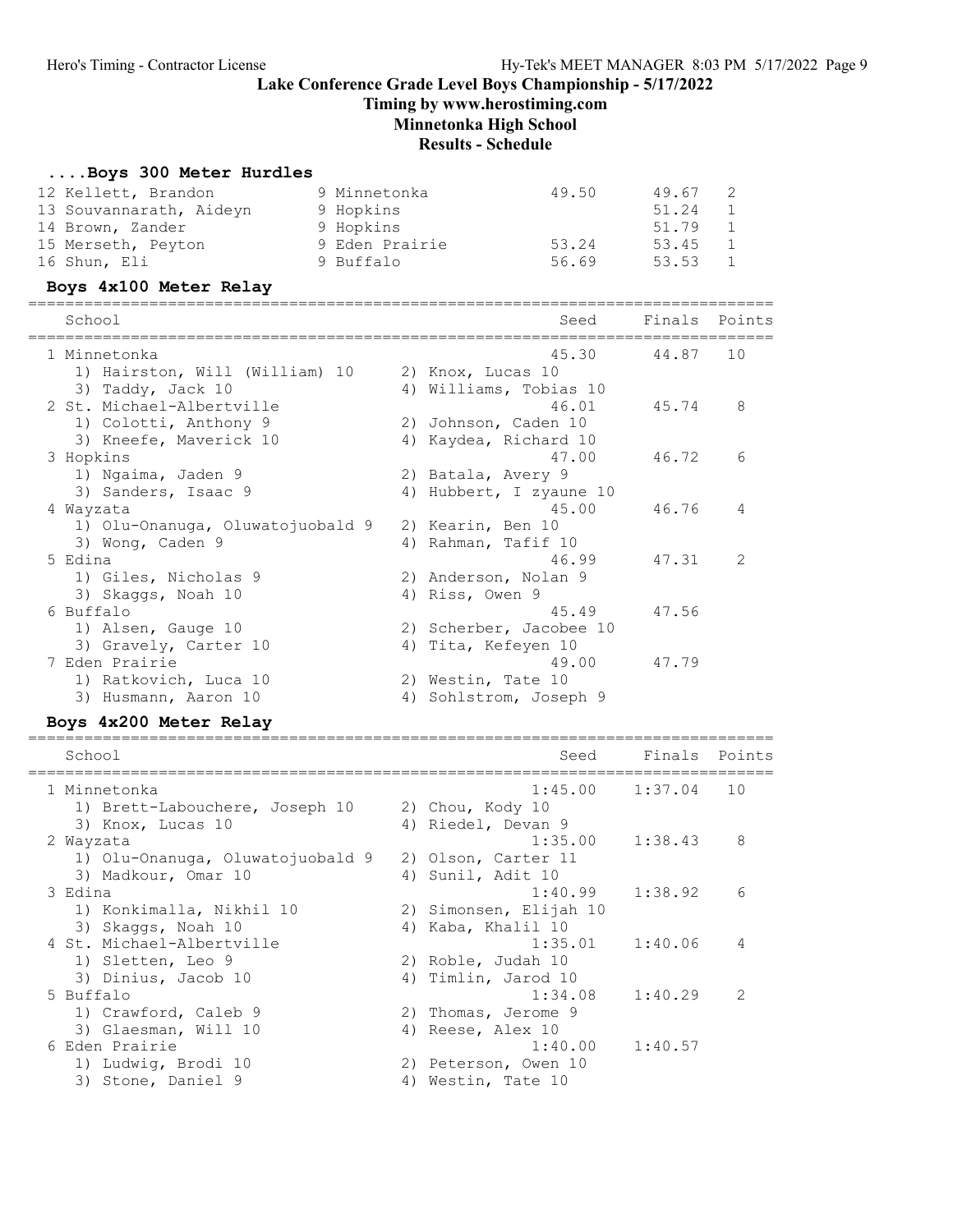#### Timing by www.herostiming.com

#### Minnetonka High School

#### Results - Schedule

#### ....Boys 4x200 Meter Relay

| 7 Hopkins             | 1:42.00              | 1:48.01 |
|-----------------------|----------------------|---------|
| 1) Wilson, Zion 10    | 2) Hutto, Owen 9     |         |
| 3) Parmer, Max 10     | 4) Copps, William 10 |         |
| 8 Buffalo 'B'         |                      | 1:51.07 |
| 1) Erickson, Kellen 9 | 2) Diethlem, Ben 9   |         |
| 3) Lawrence, Lucas 9  | 4) Shun, Eli 9       |         |
|                       |                      |         |

#### Boys 4x400 Meter Relay

================================================================================ School Seed Finals Points ================================================================================ 1 Hopkins 3:40.00 3:41.19 10 1) Batala, Avery 9 2) Schmanski, Tristan 10 3) Sanders, Isaac 9 19 19 4) Hering, Landon 10 2 St. Michael-Albertville 3:33.32 3:43.86 8 1) Dinius, Jacob 10 2) Stone, Hudson 10 3) Sterk, Jacob 10 (4) Songstad, Tate 10 3 Wayzata 3:47.00 3:44.81 6 1) Adams, Matthew 9 2) Weber, Will 9 3) Swanson, Noah 10 4) Wolf, Bergan 10 4 Buffalo 3:33.01 3:47.15 4 1) Wistrom, Wesley 9 2) Macheel, Jacob 9 3) Gregoire, Ethan 10 (4) Nelson, Logan 10 5 Minnetonka 'B' 3:42.00 3:54.81 2 1) Thomas, James 9 2) Downin, Jackson 9 3) Chose, William 9 4) Schneider, Dylan 9 6 Minnetonka 'C' 3:46.00 3:54.93 1) Horvick, Joseph 9 2) Vos, Tyler 10 3) Harad, Maccabee 9 4) Leighton, Anders 10 7 Eden Prairie 4:03.00 3:57.13 1) Adams, Jeffrey 9 2) Kolberg, Kyle 9 3) Konze, Rowan 10 4) Thissen, Joseph 10 8 Edina 3:50.00 3:58.56 1) Kaushal, Aayush 10 2) Yonke, Bradley 10 3) Boudewyns, Benjamin 9 4) Sprague, Charles 10 9 Minnetonka 3:45.00 4:14.69 1) Boge, Macclain 9 2) Mecklenburg, Bo 10 3) Knox, Lucas 10 4) Wixo, Caden 10

### Boys 4x800 Meter Relay

================================================================================

 School Seed Finals Points ================================================================================ 1 Hopkins 8:25.00 8:26.75 10 1) Schmanski, Tristan 10 2) Greenwood, Hans 10 3) Hering, Landon 10 4) Provenzano, Anthony 10 2 Minnetonka 8:40.00 8:54.88 8 1) Fries, Ryan 10 2) Barry, Parker 10 3) Vos, Tyler 10 and 4) Laninga, Lloyd 9 3 St. Michael-Albertville 8:44.57 8:58.99 6 1) Sterk, Jacob 10 2) Negaard, Owen 10 3) Smith, Connor 10 4) Salas, Max 9 4 Eden Prairie 9:08.00 9:11.81 4 1) Wilker, Tatem 9 2) Berge, Matthew 10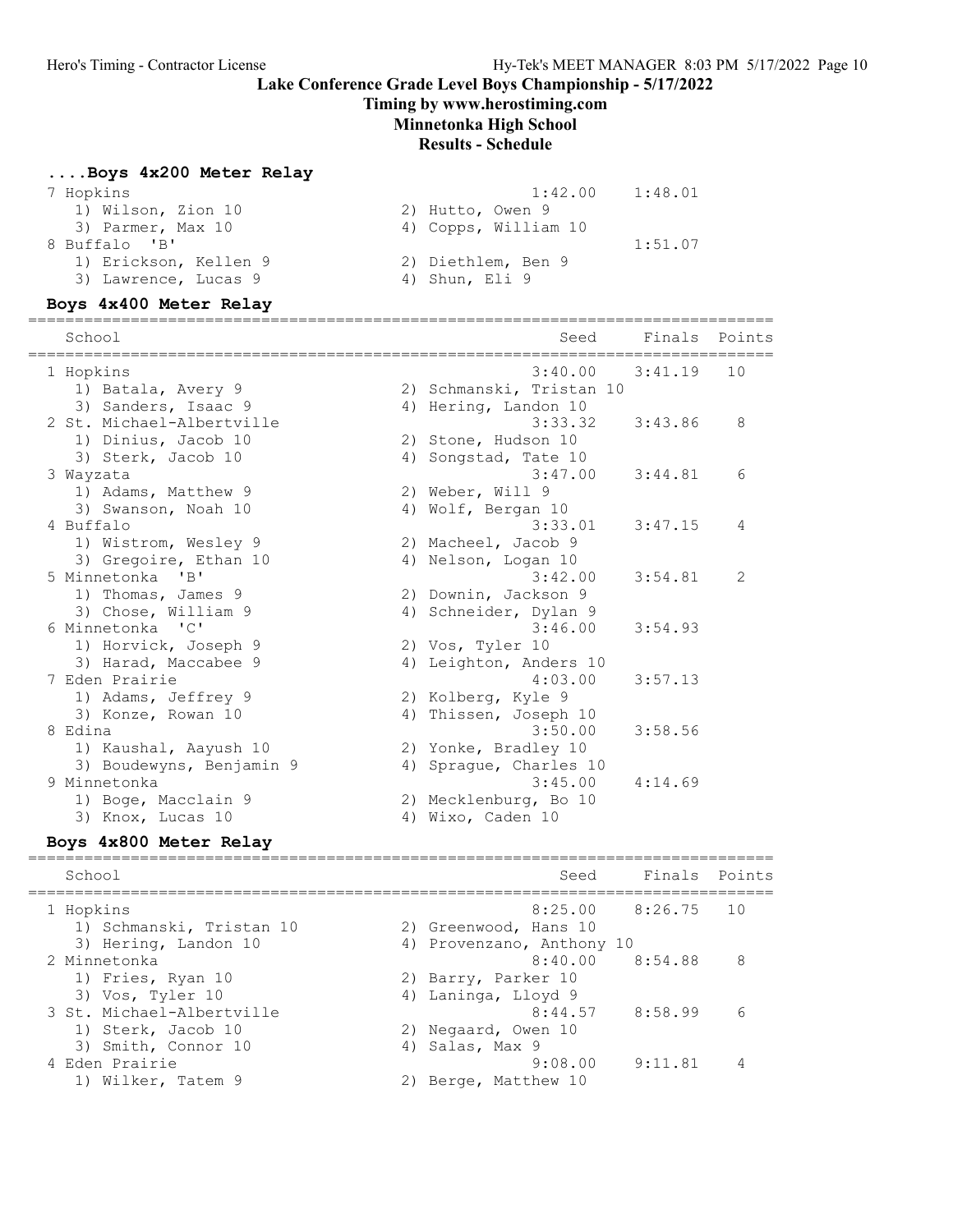### Lake Conference Grade Level Boys Championship - 5/17/2022 Timing by www.herostiming.com Minnetonka High School Results - Schedule

#### ....Boys 4x800 Meter Relay

| 3) Kolberg, Kyle 9   | 4) Butikofer, Jackson 10 |
|----------------------|--------------------------|
| 5 Wayzata            | 9:12.32<br>9:00.00       |
| 1) Kahlstorf, Jack 9 | 2) Joseph, Juan 10       |
| 3) Strommen, Will 10 | 4) Jarjoura, Kevin 10    |

### Boys High Jump

| $6 - 00.00$<br>10<br>10 Edina<br>$6 - 00.00$<br>1 Rasmussen, Tate<br>8<br>10 Eden Prairie<br>$6 - 00.00$<br>$5 - 10.00$<br>2 Bloch, Tate<br>6<br>10 St. Michael-<br>3 Johnson, Caden<br>$5 - 04.00$<br>$5 - 08.00$<br>$\mathsf 3$<br>9 Minnetonka<br>$5 - 06.00$<br>4 Christensen, Parker<br>$5 - 08.00$<br>3<br>4 Johnson, Roman<br>10 Minnetonka<br>$5 - 04.00$<br>$5 - 08.00$<br>$\mathbf{1}$<br>10 Hopkins<br>$5 - 02.00$<br>$5 - 08.00$<br>6 Jones, Drew<br>9 St. Michael-<br>$5 - 02.00$<br>7 Nde, Tse<br>$5 - 06.00$<br>8 Johnson, Caleb<br>9 Hopkins<br>$5 - 06.00$<br>$5 - 06.00$<br>9 Ngaima, Jaden<br>9 Hopkins<br>$5 - 02.00$<br>$5 - 04.00$<br>10 Minnetonka<br>10 Allred, David<br>$5 - 08.00$<br>$5 - 02.00$<br>11 MacDougal, James<br>10 Minnetonka<br>$5 - 02.00$<br>$5 - 04.00$<br>$5 - 06.00$<br>11 Feldmann, Tyse<br>9 Wayzata<br>$5 - 02.00$<br>13 Hall, Owen<br>10 Hopkins<br>$5 - 04.00$<br>$5 - 02.00$<br>14 Ratkovich, Luca<br>10 Eden Prairie<br>$4 - 10.00$<br>$5 - 00.00$<br>9 Buffalo<br>15 Curtis-Torgerson, Jerrie<br>$5 - 02.00$<br>$5 - 00.00$<br>16 Mennen, William<br>9 Wayzata<br>$5 - 00.00$<br>$4 - 10.00$<br>17 Millner, Miles<br>9 Wayzata<br>$5 - 00.00$<br>$4 - 10.00$<br>9 Minnetonka<br>-- Carver, Griffin<br>ΝH<br>10 Edina<br>-- Villegas, Sonny<br>ΝH<br>-- Chaudhri, Ashaz<br>10 Minnetonka<br>ΝH<br>-- Wright, Brayden<br>ΝH<br>10 Wayzata<br>9 Minnetonka<br>-- Cavanaugh, Patrick<br>$4 - 10.00$<br>ΝH<br>-- Kaba, Khalil<br>10 Edina<br>$5 - 00.00$<br>ΝH<br>10 Edina<br>-- Edam, Cole<br>NH<br>Boys Pole Vault<br>Points<br>Year School<br>Finals<br>Seed<br>Name<br>$9 - 00.00$<br>10<br>$10 - 06.00$<br>1 Meyers, Cody<br>10 Wayzata<br>8<br>2 Studnicka, Samuel<br>10 Buffalo<br>$11 - 00.00$<br>$10 - 06.00$<br>6<br>9 Buffalo<br>3 Juenke, Trevor<br>$8 - 00.00$<br>$10 - 06.00$<br>4<br>10 Eden Prairie<br>$10 - 06.00$<br>$9 - 00.00$<br>4 Berge, Matthew<br>$9 - 06.00$<br>$8 - 06.00$<br>5 Burgett, Aidan<br>10 Hopkins<br>1.50<br>5 Doten, Henry<br>9 Minnetonka<br>$9 - 00.00$<br>$8 - 06.00$<br>7 Leick, Thomas<br>$7 - 00.00$<br>$8 - 06.00$<br>9 Wayzata<br>10 Hopkins<br>$8 - 00.00$<br>8 Schachtman, Louis<br>$8 - 06.00$ | Name | Year School<br>===================== | Seed        | Finals      | Points |
|------------------------------------------------------------------------------------------------------------------------------------------------------------------------------------------------------------------------------------------------------------------------------------------------------------------------------------------------------------------------------------------------------------------------------------------------------------------------------------------------------------------------------------------------------------------------------------------------------------------------------------------------------------------------------------------------------------------------------------------------------------------------------------------------------------------------------------------------------------------------------------------------------------------------------------------------------------------------------------------------------------------------------------------------------------------------------------------------------------------------------------------------------------------------------------------------------------------------------------------------------------------------------------------------------------------------------------------------------------------------------------------------------------------------------------------------------------------------------------------------------------------------------------------------------------------------------------------------------------------------------------------------------------------------------------------------------------------------------------------------------------------------------------------------------------------------------------------------------------------------------------------------------------------------------------------------------------------------------------------------------------------------------------------------------------------------------------------------------------------------------------------------------------------------------------------------|------|--------------------------------------|-------------|-------------|--------|
|                                                                                                                                                                                                                                                                                                                                                                                                                                                                                                                                                                                                                                                                                                                                                                                                                                                                                                                                                                                                                                                                                                                                                                                                                                                                                                                                                                                                                                                                                                                                                                                                                                                                                                                                                                                                                                                                                                                                                                                                                                                                                                                                                                                                |      |                                      |             |             |        |
| 1.50                                                                                                                                                                                                                                                                                                                                                                                                                                                                                                                                                                                                                                                                                                                                                                                                                                                                                                                                                                                                                                                                                                                                                                                                                                                                                                                                                                                                                                                                                                                                                                                                                                                                                                                                                                                                                                                                                                                                                                                                                                                                                                                                                                                           |      |                                      |             |             |        |
|                                                                                                                                                                                                                                                                                                                                                                                                                                                                                                                                                                                                                                                                                                                                                                                                                                                                                                                                                                                                                                                                                                                                                                                                                                                                                                                                                                                                                                                                                                                                                                                                                                                                                                                                                                                                                                                                                                                                                                                                                                                                                                                                                                                                |      |                                      |             |             |        |
|                                                                                                                                                                                                                                                                                                                                                                                                                                                                                                                                                                                                                                                                                                                                                                                                                                                                                                                                                                                                                                                                                                                                                                                                                                                                                                                                                                                                                                                                                                                                                                                                                                                                                                                                                                                                                                                                                                                                                                                                                                                                                                                                                                                                |      |                                      |             |             |        |
|                                                                                                                                                                                                                                                                                                                                                                                                                                                                                                                                                                                                                                                                                                                                                                                                                                                                                                                                                                                                                                                                                                                                                                                                                                                                                                                                                                                                                                                                                                                                                                                                                                                                                                                                                                                                                                                                                                                                                                                                                                                                                                                                                                                                |      |                                      |             |             |        |
|                                                                                                                                                                                                                                                                                                                                                                                                                                                                                                                                                                                                                                                                                                                                                                                                                                                                                                                                                                                                                                                                                                                                                                                                                                                                                                                                                                                                                                                                                                                                                                                                                                                                                                                                                                                                                                                                                                                                                                                                                                                                                                                                                                                                |      |                                      |             |             |        |
|                                                                                                                                                                                                                                                                                                                                                                                                                                                                                                                                                                                                                                                                                                                                                                                                                                                                                                                                                                                                                                                                                                                                                                                                                                                                                                                                                                                                                                                                                                                                                                                                                                                                                                                                                                                                                                                                                                                                                                                                                                                                                                                                                                                                |      |                                      |             |             |        |
|                                                                                                                                                                                                                                                                                                                                                                                                                                                                                                                                                                                                                                                                                                                                                                                                                                                                                                                                                                                                                                                                                                                                                                                                                                                                                                                                                                                                                                                                                                                                                                                                                                                                                                                                                                                                                                                                                                                                                                                                                                                                                                                                                                                                |      |                                      |             |             |        |
|                                                                                                                                                                                                                                                                                                                                                                                                                                                                                                                                                                                                                                                                                                                                                                                                                                                                                                                                                                                                                                                                                                                                                                                                                                                                                                                                                                                                                                                                                                                                                                                                                                                                                                                                                                                                                                                                                                                                                                                                                                                                                                                                                                                                |      |                                      |             |             |        |
|                                                                                                                                                                                                                                                                                                                                                                                                                                                                                                                                                                                                                                                                                                                                                                                                                                                                                                                                                                                                                                                                                                                                                                                                                                                                                                                                                                                                                                                                                                                                                                                                                                                                                                                                                                                                                                                                                                                                                                                                                                                                                                                                                                                                |      |                                      |             |             |        |
|                                                                                                                                                                                                                                                                                                                                                                                                                                                                                                                                                                                                                                                                                                                                                                                                                                                                                                                                                                                                                                                                                                                                                                                                                                                                                                                                                                                                                                                                                                                                                                                                                                                                                                                                                                                                                                                                                                                                                                                                                                                                                                                                                                                                |      |                                      |             |             |        |
|                                                                                                                                                                                                                                                                                                                                                                                                                                                                                                                                                                                                                                                                                                                                                                                                                                                                                                                                                                                                                                                                                                                                                                                                                                                                                                                                                                                                                                                                                                                                                                                                                                                                                                                                                                                                                                                                                                                                                                                                                                                                                                                                                                                                |      |                                      |             |             |        |
|                                                                                                                                                                                                                                                                                                                                                                                                                                                                                                                                                                                                                                                                                                                                                                                                                                                                                                                                                                                                                                                                                                                                                                                                                                                                                                                                                                                                                                                                                                                                                                                                                                                                                                                                                                                                                                                                                                                                                                                                                                                                                                                                                                                                |      |                                      |             |             |        |
|                                                                                                                                                                                                                                                                                                                                                                                                                                                                                                                                                                                                                                                                                                                                                                                                                                                                                                                                                                                                                                                                                                                                                                                                                                                                                                                                                                                                                                                                                                                                                                                                                                                                                                                                                                                                                                                                                                                                                                                                                                                                                                                                                                                                |      |                                      |             |             |        |
|                                                                                                                                                                                                                                                                                                                                                                                                                                                                                                                                                                                                                                                                                                                                                                                                                                                                                                                                                                                                                                                                                                                                                                                                                                                                                                                                                                                                                                                                                                                                                                                                                                                                                                                                                                                                                                                                                                                                                                                                                                                                                                                                                                                                |      |                                      |             |             |        |
|                                                                                                                                                                                                                                                                                                                                                                                                                                                                                                                                                                                                                                                                                                                                                                                                                                                                                                                                                                                                                                                                                                                                                                                                                                                                                                                                                                                                                                                                                                                                                                                                                                                                                                                                                                                                                                                                                                                                                                                                                                                                                                                                                                                                |      |                                      |             |             |        |
|                                                                                                                                                                                                                                                                                                                                                                                                                                                                                                                                                                                                                                                                                                                                                                                                                                                                                                                                                                                                                                                                                                                                                                                                                                                                                                                                                                                                                                                                                                                                                                                                                                                                                                                                                                                                                                                                                                                                                                                                                                                                                                                                                                                                |      |                                      |             |             |        |
|                                                                                                                                                                                                                                                                                                                                                                                                                                                                                                                                                                                                                                                                                                                                                                                                                                                                                                                                                                                                                                                                                                                                                                                                                                                                                                                                                                                                                                                                                                                                                                                                                                                                                                                                                                                                                                                                                                                                                                                                                                                                                                                                                                                                |      |                                      |             |             |        |
|                                                                                                                                                                                                                                                                                                                                                                                                                                                                                                                                                                                                                                                                                                                                                                                                                                                                                                                                                                                                                                                                                                                                                                                                                                                                                                                                                                                                                                                                                                                                                                                                                                                                                                                                                                                                                                                                                                                                                                                                                                                                                                                                                                                                |      |                                      |             |             |        |
|                                                                                                                                                                                                                                                                                                                                                                                                                                                                                                                                                                                                                                                                                                                                                                                                                                                                                                                                                                                                                                                                                                                                                                                                                                                                                                                                                                                                                                                                                                                                                                                                                                                                                                                                                                                                                                                                                                                                                                                                                                                                                                                                                                                                |      |                                      |             |             |        |
|                                                                                                                                                                                                                                                                                                                                                                                                                                                                                                                                                                                                                                                                                                                                                                                                                                                                                                                                                                                                                                                                                                                                                                                                                                                                                                                                                                                                                                                                                                                                                                                                                                                                                                                                                                                                                                                                                                                                                                                                                                                                                                                                                                                                |      |                                      |             |             |        |
|                                                                                                                                                                                                                                                                                                                                                                                                                                                                                                                                                                                                                                                                                                                                                                                                                                                                                                                                                                                                                                                                                                                                                                                                                                                                                                                                                                                                                                                                                                                                                                                                                                                                                                                                                                                                                                                                                                                                                                                                                                                                                                                                                                                                |      |                                      |             |             |        |
|                                                                                                                                                                                                                                                                                                                                                                                                                                                                                                                                                                                                                                                                                                                                                                                                                                                                                                                                                                                                                                                                                                                                                                                                                                                                                                                                                                                                                                                                                                                                                                                                                                                                                                                                                                                                                                                                                                                                                                                                                                                                                                                                                                                                |      |                                      |             |             |        |
|                                                                                                                                                                                                                                                                                                                                                                                                                                                                                                                                                                                                                                                                                                                                                                                                                                                                                                                                                                                                                                                                                                                                                                                                                                                                                                                                                                                                                                                                                                                                                                                                                                                                                                                                                                                                                                                                                                                                                                                                                                                                                                                                                                                                |      |                                      |             |             |        |
|                                                                                                                                                                                                                                                                                                                                                                                                                                                                                                                                                                                                                                                                                                                                                                                                                                                                                                                                                                                                                                                                                                                                                                                                                                                                                                                                                                                                                                                                                                                                                                                                                                                                                                                                                                                                                                                                                                                                                                                                                                                                                                                                                                                                |      |                                      |             |             |        |
|                                                                                                                                                                                                                                                                                                                                                                                                                                                                                                                                                                                                                                                                                                                                                                                                                                                                                                                                                                                                                                                                                                                                                                                                                                                                                                                                                                                                                                                                                                                                                                                                                                                                                                                                                                                                                                                                                                                                                                                                                                                                                                                                                                                                |      |                                      |             |             |        |
|                                                                                                                                                                                                                                                                                                                                                                                                                                                                                                                                                                                                                                                                                                                                                                                                                                                                                                                                                                                                                                                                                                                                                                                                                                                                                                                                                                                                                                                                                                                                                                                                                                                                                                                                                                                                                                                                                                                                                                                                                                                                                                                                                                                                |      |                                      |             |             |        |
|                                                                                                                                                                                                                                                                                                                                                                                                                                                                                                                                                                                                                                                                                                                                                                                                                                                                                                                                                                                                                                                                                                                                                                                                                                                                                                                                                                                                                                                                                                                                                                                                                                                                                                                                                                                                                                                                                                                                                                                                                                                                                                                                                                                                |      |                                      |             |             |        |
|                                                                                                                                                                                                                                                                                                                                                                                                                                                                                                                                                                                                                                                                                                                                                                                                                                                                                                                                                                                                                                                                                                                                                                                                                                                                                                                                                                                                                                                                                                                                                                                                                                                                                                                                                                                                                                                                                                                                                                                                                                                                                                                                                                                                |      |                                      |             |             |        |
|                                                                                                                                                                                                                                                                                                                                                                                                                                                                                                                                                                                                                                                                                                                                                                                                                                                                                                                                                                                                                                                                                                                                                                                                                                                                                                                                                                                                                                                                                                                                                                                                                                                                                                                                                                                                                                                                                                                                                                                                                                                                                                                                                                                                |      |                                      |             |             |        |
|                                                                                                                                                                                                                                                                                                                                                                                                                                                                                                                                                                                                                                                                                                                                                                                                                                                                                                                                                                                                                                                                                                                                                                                                                                                                                                                                                                                                                                                                                                                                                                                                                                                                                                                                                                                                                                                                                                                                                                                                                                                                                                                                                                                                |      |                                      |             |             |        |
|                                                                                                                                                                                                                                                                                                                                                                                                                                                                                                                                                                                                                                                                                                                                                                                                                                                                                                                                                                                                                                                                                                                                                                                                                                                                                                                                                                                                                                                                                                                                                                                                                                                                                                                                                                                                                                                                                                                                                                                                                                                                                                                                                                                                |      |                                      |             |             |        |
|                                                                                                                                                                                                                                                                                                                                                                                                                                                                                                                                                                                                                                                                                                                                                                                                                                                                                                                                                                                                                                                                                                                                                                                                                                                                                                                                                                                                                                                                                                                                                                                                                                                                                                                                                                                                                                                                                                                                                                                                                                                                                                                                                                                                |      |                                      |             |             |        |
|                                                                                                                                                                                                                                                                                                                                                                                                                                                                                                                                                                                                                                                                                                                                                                                                                                                                                                                                                                                                                                                                                                                                                                                                                                                                                                                                                                                                                                                                                                                                                                                                                                                                                                                                                                                                                                                                                                                                                                                                                                                                                                                                                                                                |      |                                      |             |             |        |
| 10 Minnetonka<br>9 Stone, Walker                                                                                                                                                                                                                                                                                                                                                                                                                                                                                                                                                                                                                                                                                                                                                                                                                                                                                                                                                                                                                                                                                                                                                                                                                                                                                                                                                                                                                                                                                                                                                                                                                                                                                                                                                                                                                                                                                                                                                                                                                                                                                                                                                               |      |                                      | $7 - 06.00$ | $8 - 00.00$ |        |
| 10 Mosher, Tyson<br>9 St. Michael-<br>$9 - 00.00$<br>$8 - 00.00$                                                                                                                                                                                                                                                                                                                                                                                                                                                                                                                                                                                                                                                                                                                                                                                                                                                                                                                                                                                                                                                                                                                                                                                                                                                                                                                                                                                                                                                                                                                                                                                                                                                                                                                                                                                                                                                                                                                                                                                                                                                                                                                               |      |                                      |             |             |        |
| 10 Kellett, Brandon<br>9 Minnetonka<br>$8 - 00.00$<br>$8 - 00.00$                                                                                                                                                                                                                                                                                                                                                                                                                                                                                                                                                                                                                                                                                                                                                                                                                                                                                                                                                                                                                                                                                                                                                                                                                                                                                                                                                                                                                                                                                                                                                                                                                                                                                                                                                                                                                                                                                                                                                                                                                                                                                                                              |      |                                      |             |             |        |
| 12 Mahipathi, Inesh<br>9 Wayzata<br>$6 - 00.00$<br>$7 - 00.00$                                                                                                                                                                                                                                                                                                                                                                                                                                                                                                                                                                                                                                                                                                                                                                                                                                                                                                                                                                                                                                                                                                                                                                                                                                                                                                                                                                                                                                                                                                                                                                                                                                                                                                                                                                                                                                                                                                                                                                                                                                                                                                                                 |      |                                      |             |             |        |

 12 McKean, Caelan 10 Minnetonka 7-00.00 7-00.00 14 Vandergriff, Tate 9 Minnetonka 7-06.00 7-00.00 -- Orr, Nicholas 10 Wayzata NH -- tantry, Sarang Wayzata NH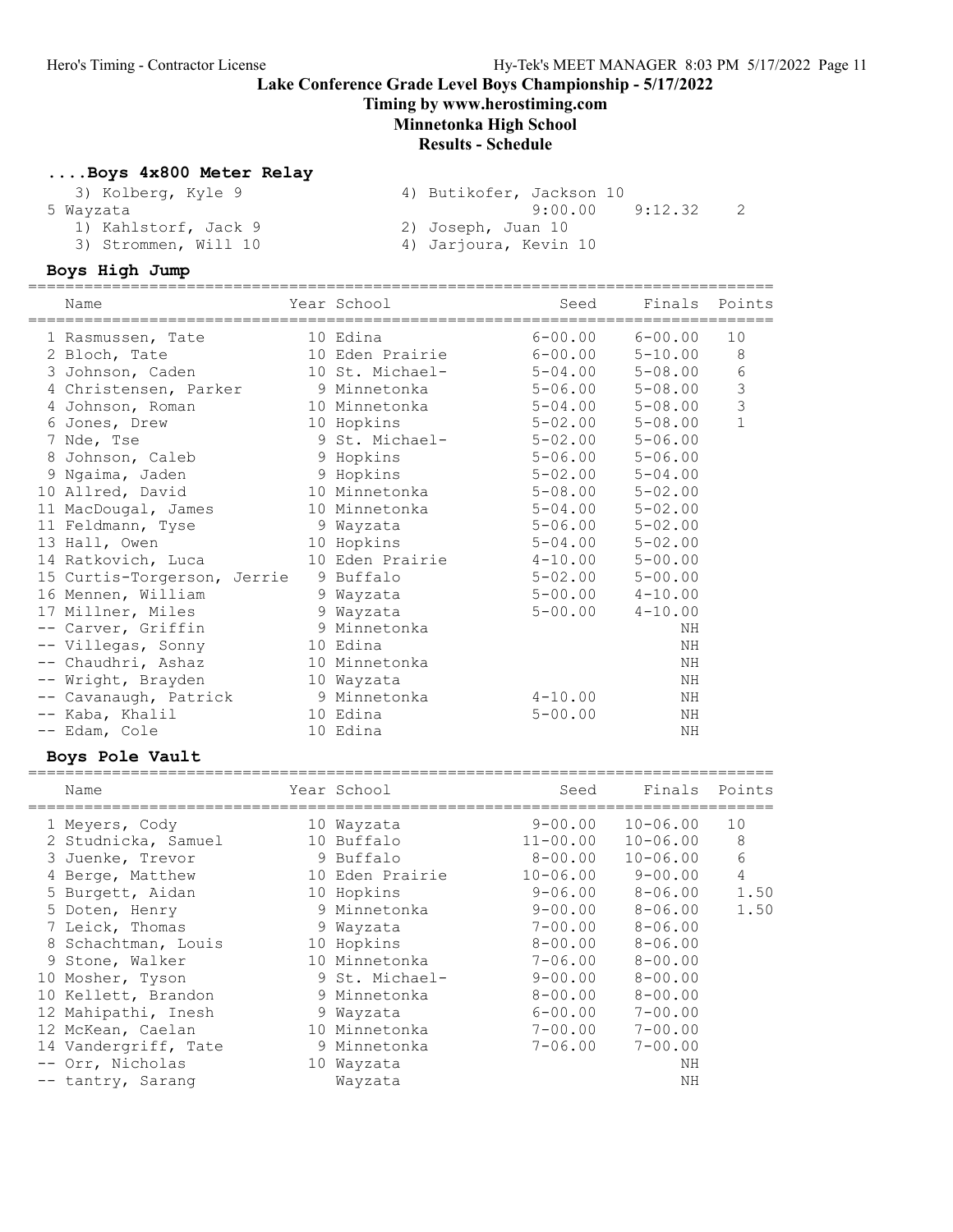Timing by www.herostiming.com

# Minnetonka High School

Results - Schedule

Boys Pole Vault

| -- Unger, Nathaniel                  | 10 Minnetonka   | $7 - 00.00$  | NΗ           |                |
|--------------------------------------|-----------------|--------------|--------------|----------------|
| Boys Long Jump                       |                 |              |              |                |
| Name                                 | Year School     | Seed         | Finals       | Points         |
| 1 Timlin, Jarod                      | 10 St. Michael- | $20 - 05.50$ | $20 - 10.00$ | 10             |
| 2 Williams, Tobias                   | 10 Minnetonka   | 19-09.25     | $19 - 07.75$ | 8              |
| 3 Christensen, Parker                | 9 Minnetonka    | $19 - 00.50$ | $19 - 06.50$ | 6              |
| 4 Johnson, Caden                     | 10 St. Michael- | 19-06.00     | $19 - 06.50$ | $\overline{4}$ |
| 5 Kearin, Ben                        | 10 Wayzata      | 18-00.50     | $18 - 02.50$ | $\overline{2}$ |
| 6 Kneefe, Maverick                   | 10 St. Michael- | 19-09.75     | $18 - 02.00$ | $\mathbf{1}$   |
| 7 Dinius, Jacob                      | 10 St. Michael- | $17 - 05.75$ | $18 - 01.25$ |                |
| 8 Glaesman, Will                     | 10 Buffalo      | $18 - 03.00$ | $18 - 01.00$ |                |
| 9 Ortega, Marcelo                    | 9 Minnetonka    | $16 - 07.00$ | $17 - 11.00$ |                |
| 10 Wong, Caden                       | 9 Wayzata       | $17 - 10.00$ | $17 - 09.75$ |                |
| 11 Peterson, Owen                    | 10 Eden Prairie | $16 - 09.50$ | $17 - 08.25$ |                |
| 12 Walrath, Christian                | 10 Hopkins      | $17 - 07.00$ | $17 - 07.75$ |                |
| 13 Tita, Kefeyen                     | 10 Buffalo      | $17 - 00.50$ | $17 - 07.25$ |                |
| 14 Sletten, Leo                      | 9 St. Michael-  | $17 - 11.50$ | $17 - 05.50$ |                |
| 15 Brown, Zander                     | 9 Hopkins       | $17 - 02.00$ | $17 - 03.00$ |                |
| 16 Scherber, Jacobee                 | 10 Buffalo      | $17 - 07.00$ | $17 - 02.25$ |                |
| 17 Claon, John                       | 10 Eden Prairie | $15 - 08.00$ | $17 - 00.00$ |                |
| 18 Skrip, Tyler                      | 9 St. Michael-  | $16 - 08.00$ | $16 - 06.50$ |                |
| 19 Mondragon, Cesar                  | 9 Eden Prairie  | $14 - 10.00$ | $16 - 06.00$ |                |
| 20 Nde, Tse                          | 9 St. Michael-  | $17 - 06.00$ | $16 - 04.50$ |                |
| 21 Anderson, Nolan                   | 9 Edina         | $16 - 00.00$ | $16 - 03.25$ |                |
| 22 Stone, Walker                     | 10 Minnetonka   | $16 - 05.00$ | $16 - 00.75$ |                |
| 23 Blakesley, Preston                | 9 Edina         | $15 - 04.50$ | $16 - 00.50$ |                |
| 24 Hanks, Ismael                     | 9 St. Michael-  | $17 - 01.00$ | $15 - 05.00$ |                |
| 25 Tadros, Joseph                    | 10 Minnetonka   |              | $15 - 03.00$ |                |
| 26 Mclain, Owen                      | 9 Edina         | $14 - 00.00$ | $15 - 01.00$ |                |
| 27 Donohue, John                     | 9 Minnetonka    | $13 - 00.00$ | $15 - 01.00$ |                |
| 28 Demann, Thomas                    | 10 Minnetonka   | $14 - 04.00$ | $14 - 10.25$ |                |
| 29 Giddings, Ryan                    | 9 Buffalo       | $13 - 08.50$ | $14 - 09.75$ |                |
| 30 Dorado, Gabriel                   | 9 Buffalo       | $15 - 06.25$ | $14 - 05.50$ |                |
| 31 Sunil, Aswath                     | 9 Wayzata       | $13 - 01.00$ | $14 - 00.50$ |                |
| 32 Griffin, Marcus                   | 9 St. Michael-  | $12 - 06.00$ | $12 - 04.25$ |                |
| 33 Chaudhri, Ashaz                   | 10 Minnetonka   | $11 - 03.00$ | $11 - 11.00$ |                |
| Boys Triple Jump                     |                 |              |              |                |
| =============<br>===========<br>Name | Year School     | Seed         | Finals       | Points         |
|                                      |                 | .            |              |                |

| 1 Batala, Avery            | 9 Hopkins       | $38 - 10.00$ | $41 - 01.00$ | 10             |
|----------------------------|-----------------|--------------|--------------|----------------|
| 2 Johnson, Caleb           | 9 Hopkins       | $38 - 02.00$ | $39 - 09.25$ | -8             |
| 3 Timlin, Jarod            | 10 St. Michael- | $41 - 03.75$ | $38 - 11.50$ | 6              |
| 4 Kneefe, Maverick         | 10 St. Michael- | $39 - 00.00$ | $38 - 10.75$ | $\overline{4}$ |
| 5 Brett-Labouchere, Joseph | 10 Minnetonka   | $39 - 11.00$ | $38 - 08.50$ | 2              |
| 6 Johnson, Caden           | 10 St. Michael- | $38 - 10.00$ | $38 - 06.25$ | 1              |
| 7 Hall, Owen               | 10 Hopkins      | $35 - 02.00$ | $36 - 07.50$ |                |
| 8 Kearin, Ben              | 10 Wayzata      | $38 - 04.00$ | $36 - 06.25$ |                |
| 9 Sander, Charles          | 10 Minnetonka   | $36 - 03.00$ | $36 - 02.50$ |                |
| 10 Chou, Kody              | 10 Minnetonka   | $36 - 07.00$ | $36 - 00.75$ |                |
|                            |                 |              |              |                |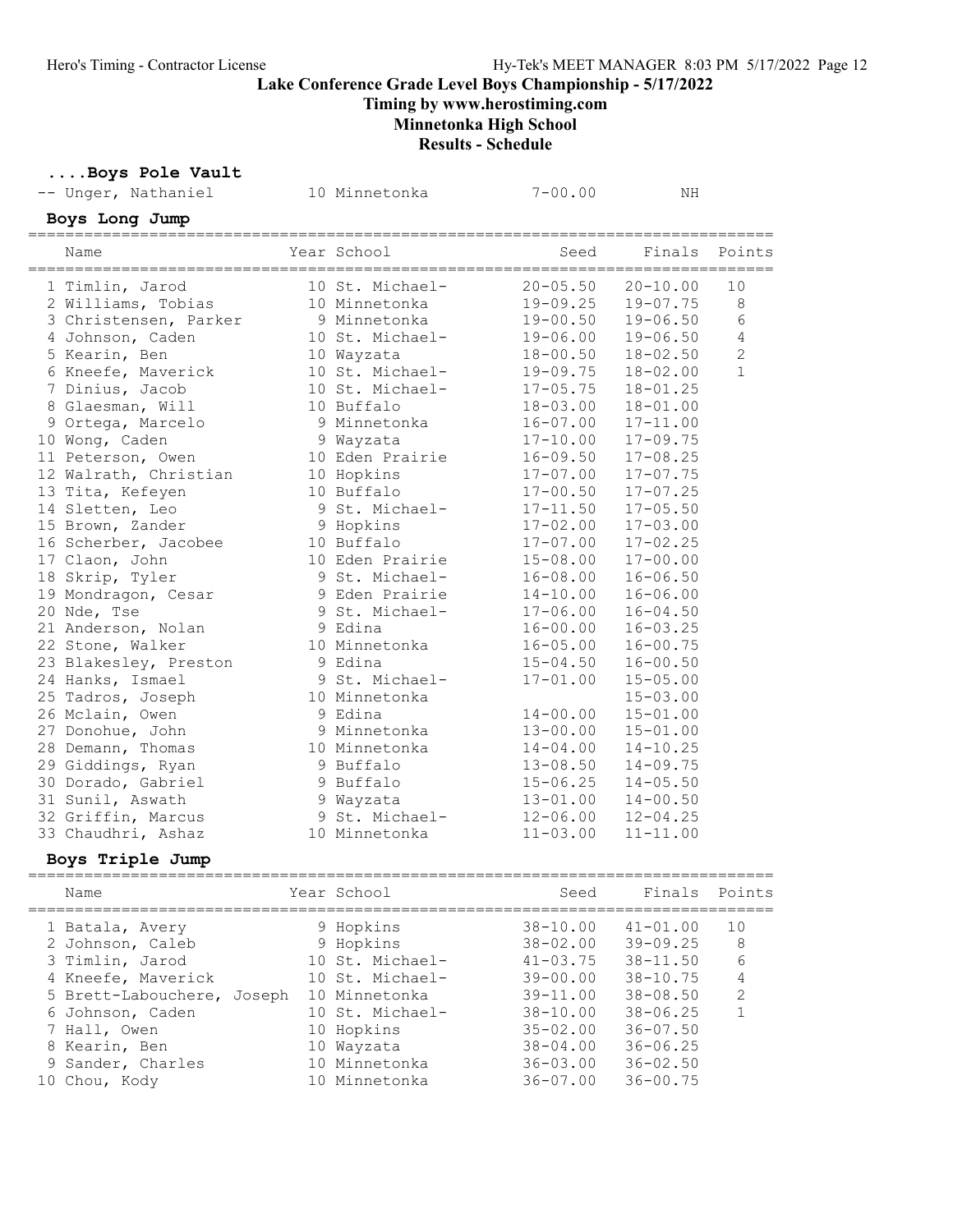Timing by www.herostiming.com

# Minnetonka High School

### Results - Schedule

### ....Boys Triple Jump

| 9 St. Michael-  | $35 - 01.00$ | $35 - 00.50$ |
|-----------------|--------------|--------------|
| 9 Minnetonka    | $35 - 09.50$ | $34 - 11.00$ |
| 9 Minnetonka    | $37 - 08.50$ | $34 - 10.50$ |
| 10 Eden Prairie | $32 - 08.00$ | $34 - 03.00$ |
| 9 Eden Prairie  | $35 - 00.00$ | $33 - 11.00$ |
| 9 Edina         | $34 - 00.00$ | $33 - 01.25$ |
| 9 Eden Prairie  |              | $32 - 08.50$ |
| 9 Edina         | $34 - 01.50$ | $32 - 06.75$ |
| 9 Buffalo       | $28 - 03.75$ | $31 - 02.00$ |
| 9 Buffalo       |              | $31 - 01.25$ |
| 9 Eden Prairie  |              | $30 - 08.75$ |
| 10 Minnetonka   | $24 - 08.00$ | $26 - 11.50$ |
| 9 Buffalo       | $34 - 04.00$ | FOUL         |
|                 |              |              |

### Boys Shot Put

===================================================================================

| Name                    | Year School     | Seed         | Finals       | =======        | H# Points      |
|-------------------------|-----------------|--------------|--------------|----------------|----------------|
| 1 Meschke, Maverick     | 10 Hopkins      | $41 - 08.00$ | $41 - 01.00$ | 4              | 10             |
| 2 Bender, Simon         | 10 Minnetonka   | $41 - 01.00$ | $40 - 05.50$ | $\overline{4}$ | 8              |
| 3 Cullen, Mateus        | 10 Minnetonka   | $42 - 09.50$ | $39 - 04.75$ | $\overline{4}$ | 6              |
| 4 Speedling, Luke       | 10 Minnetonka   | $43 - 03.00$ | $39 - 04.75$ | $\overline{4}$ | $\sqrt{4}$     |
| 5 Lulu, Jude            | 10 Hopkins      | $39 - 08.00$ | $38 - 06.75$ | $\overline{4}$ | $\overline{2}$ |
| 6 Worley, Calahan       | 10 Minnetonka   | $38 - 08.00$ | $38 - 00.50$ | $\overline{4}$ |                |
| 7 Mcglennon, Timothy    | 9 Edina         | $37 - 08.50$ | $37 - 07.50$ | $\overline{4}$ | $\mathbf{1}$   |
| 8 Ruhlin, Patrick       | 10 Eden Prairie | $36 - 07.50$ | $36 - 03.75$ | $\overline{4}$ |                |
| 9 Underwood, Blake      | 9 St. Michael-  | $37 - 05.50$ | $36 - 02.50$ | $\overline{4}$ |                |
| 10 Monson, Andrew       | 10 Wayzata      | $37 - 07.50$ | $36 - 00.50$ | $\overline{4}$ |                |
| 11 Sipple, Luke         | 10 St. Michael- | $36 - 03.00$ | $35 - 04.25$ | $\overline{4}$ |                |
| 12 Broich, Hayden       | 10 Eden Prairie | $36 - 01.50$ | $35 - 02.00$ | 4              |                |
| 13 Monahan, Thomas      | 10 Hopkins      | $31 - 03.75$ | $35 - 00.00$ | 3              |                |
| 14 Lundstrom, Christian | 9 St. Michael-  | $32 - 00.50$ | $34 - 10.25$ | 3              |                |
| 15 Gawtry, Ayden        | 10 Buffalo      | $30 - 00.25$ | $33 - 08.00$ | $\overline{2}$ |                |
| 16 Dowley, Jack         | 9 Minnetonka    | $36 - 04.00$ | $33 - 06.00$ | $\overline{4}$ |                |
| 17 Louwagie, Tyler      | 10 Buffalo      | $30 - 08.25$ | $31 - 08.50$ | $\mathbf{2}$   |                |
| 18 Conradi, Everett     | 9 Minnetonka    | $33 - 00.00$ | $31 - 07.50$ | 3              |                |
| 19 Jaynes, Peter        | 10 Wayzata      | $29 - 11.50$ | $31 - 04.75$ | $\overline{c}$ |                |
| 20 MacDonald, Miles     | 9 Wayzata       | $30 - 02.50$ | $31 - 02.25$ | $\overline{c}$ |                |
| 21 Robeck, Grady        | 10 St. Michael- | $30 - 09.00$ | $31 - 01.50$ | $\overline{c}$ |                |
| 22 Husmann, Aaron       | 10 Eden Prairie | $32 - 04.00$ | $31 - 01.00$ | 3              |                |
| 23 Prell, Kallen        | 9 Buffalo       | $28 - 04.50$ | $30 - 07.50$ | $\overline{c}$ |                |
| 24 Sauer, Kade          | 9 Wayzata       | $31 - 00.00$ | $30 - 06.50$ | $\overline{c}$ |                |
| 25 Galloway, Justin     | 9 Wayzata       | $26 - 06.50$ | $30 - 03.50$ | $\mathbf 1$    |                |
| 26 Williams, Wyatt      | 10 Edina        | $29 - 04.00$ | $30 - 00.00$ | $\overline{c}$ |                |
| 27 Good, Henry          | 10 Minnetonka   | $26 - 11.00$ | $29 - 02.50$ | $1\,$          |                |
| 28 Fernandes, Glen      | 10 Minnetonka   | $30 - 03.00$ | $28 - 10.50$ | $\overline{c}$ |                |
| 29 Wang, Addison        | 10 Minnetonka   | $31 - 02.00$ | $28 - 09.00$ | $\overline{c}$ |                |
| 30 Benson, Joel         | 9 Buffalo       | $28 - 01.00$ | $28 - 06.75$ | $\mathbf{1}$   |                |
| 31 Lefstad, Samuel      | 9 Buffalo       | $27 - 04.50$ | $28 - 05.75$ | $\mathbf 1$    |                |
| 32 Zemke, Jasper        | 9 Minnetonka    | $28 - 06.00$ | $28 - 02.00$ | $\mathbf{2}$   |                |
| 33 Sohlstrom, Joseph    | 9 Eden Prairie  | $33 - 06.00$ | $28 - 01.75$ | 3              |                |
| 34 Suri, Moosa          | 9 Wayzata       | $24 - 06.50$ | $27 - 11.00$ | $\mathbf 1$    |                |
| 35 Gonzalez, Julio      | 9 Wayzata       | $27 - 02.00$ | $27 - 10.75$ | $\mathbf{1}$   |                |
| 36 Coleman, Gabriel     | 9 Edina         | $29 - 05.00$ | $27 - 10.50$ | 2              |                |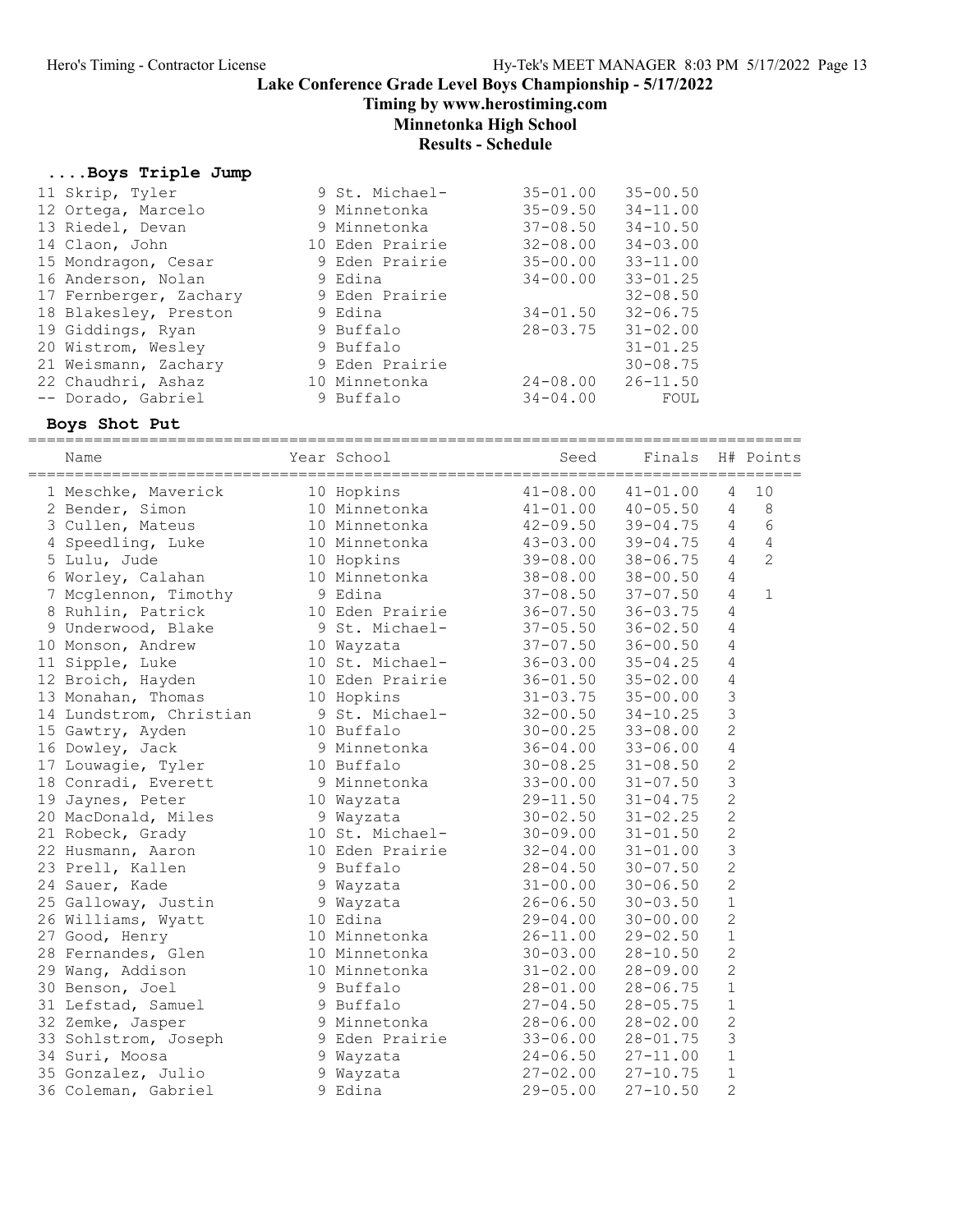Timing by www.herostiming.com

# Minnetonka High School

### Results - Schedule

### ....Boys Shot Put

| 37 Baumgard, Andrew<br>38 Bruce, Braydon<br>39 Marchand, Robert<br>40 Voora, Sathvik<br>41 Downey, Dallas | 9 Buffalo<br>9 Buffalo<br>9 Eden Prairie<br>9 Eden Prairie<br>9 Hopkins | $28 - 01.75$<br>26-10.00<br>$28 - 07.50$ $25 - 11.75$<br>$27 - 04.00$ $25 - 11.00$ | $27 - 06.75$<br>$27 - 01.00$<br>$26 - 08.00$ | $\mathbf{1}$<br>2<br>$\mathbf{1}$ |              |
|-----------------------------------------------------------------------------------------------------------|-------------------------------------------------------------------------|------------------------------------------------------------------------------------|----------------------------------------------|-----------------------------------|--------------|
| 42 Kocher, John                                                                                           | 9 Minnetonka                                                            | $23 - 07.00$ $21 - 08.75$                                                          |                                              | $\mathbf{1}$                      |              |
| Boys Discus Throw                                                                                         |                                                                         |                                                                                    |                                              |                                   |              |
| Name                                                                                                      | Year School                                                             | Seed                                                                               | Finals                                       |                                   | H# Points    |
| 1 Meschke, Maverick                                                                                       | 10 Hopkins                                                              | $113 - 09$                                                                         | 123-07                                       | 4                                 | 10           |
| 2 Speedling, Luke                                                                                         | 10 Minnetonka                                                           | $117 - 04$                                                                         | $116 - 00$                                   | $\overline{4}$                    | - 8          |
|                                                                                                           |                                                                         |                                                                                    |                                              |                                   |              |
| 3 Lulu, Jude                                                                                              | 10 Hopkins                                                              | $111 - 06$                                                                         | $111 - 03$                                   | $\overline{4}$                    | 6            |
| 4 Cullen, Mateus                                                                                          | 10 Minnetonka                                                           | $110 - 01$                                                                         | $110 - 10$                                   | $\overline{4}$                    | 4            |
| 5 Dowley, Jack                                                                                            | 9 Minnetonka                                                            | $93 - 03$                                                                          | $108 - 00$                                   | 3                                 | 2            |
| 6 Dressen, Griffin                                                                                        | 9 Edina                                                                 | $112 - 00$                                                                         | $107 - 09$                                   | $\overline{4}$                    | $\mathbf{1}$ |
| 7 Hamblin, Dakota                                                                                         | 10 Minnetonka                                                           | 88-07                                                                              | $107 - 06$                                   | 3                                 |              |
| 8 Mcglennon, Timothy                                                                                      | 9 Edina                                                                 | $90 - 11$                                                                          | $105 - 03$                                   | 3                                 |              |

| 1 Meschke, Maverick    | 10 Hopkins      | $113 - 09$ | $123 - 07$ | 4              | 10             |
|------------------------|-----------------|------------|------------|----------------|----------------|
| 2 Speedling, Luke      | 10 Minnetonka   | $117 - 04$ | $116 - 00$ | 4              | 8              |
| 3 Lulu, Jude           | 10 Hopkins      | $111 - 06$ | $111 - 03$ | 4              | 6              |
| 4 Cullen, Mateus       | 10 Minnetonka   | $110 - 01$ | $110 - 10$ | $\overline{4}$ | $\overline{4}$ |
| 5 Dowley, Jack         | 9 Minnetonka    | $93 - 03$  | $108 - 00$ | $\mathfrak{Z}$ | $\overline{2}$ |
| 6 Dressen, Griffin     | 9 Edina         | $112 - 00$ | $107 - 09$ | $\overline{4}$ | $\mathbf{1}$   |
| 7 Hamblin, Dakota      | 10 Minnetonka   | $88 - 07$  | $107 - 06$ | 3              |                |
| 8 Mcglennon, Timothy   | 9 Edina         | $90 - 11$  | $105 - 03$ | $\mathfrak{Z}$ |                |
| 9 Benson, Joel         | 9 Buffalo       | $102 - 08$ | $103 - 08$ | $\overline{4}$ |                |
| 10 Monson, Andrew      | 10 Wayzata      | $86 - 09$  | $103 - 02$ | $\mathbf{2}$   |                |
| 11 Peterson, Owen      | 10 Eden Prairie | $101 - 01$ | $102 - 03$ | $\overline{4}$ |                |
| 12 Bender, Simon       | 10 Minnetonka   | $103 - 05$ | $101 - 00$ | $\overline{4}$ |                |
| 13 Sohlstrom, Joseph   | 9 Eden Prairie  | $82 - 07$  | $99 - 05$  | $\mathbf{2}$   |                |
| 14 Prell, Kallen       | 9 Buffalo       | $105 - 06$ | $98 - 08$  | $\overline{4}$ |                |
| 15 Donbraye, Daniel    | 10 St. Michael- | $84 - 06$  | $98 - 05$  | $\mathbf{2}$   |                |
| 16 Winfield, Malik     | 10 Buffalo      | $92 - 06$  | $97 - 03$  | $\mathfrak{Z}$ |                |
| 17 Underwood, Blake    | 9 St. Michael-  | $77 - 08$  | $96 - 06$  | $\mathbf{2}$   |                |
| 18 Borgendale, Cameron | 10 Minnetonka   | $99 - 11$  | $95 - 00$  | $\overline{4}$ |                |
| 19 Husmann, Aaron      | 10 Eden Prairie | $99 - 02$  | $93 - 00$  | $\overline{4}$ |                |
| 20 Worley, Calahan     | 10 Minnetonka   | $91 - 04$  | $92 - 10$  | $\mathsf 3$    |                |
| 21 Sims, Ethan         | 10 Eden Prairie | $105 - 10$ | $91 - 10$  | $\overline{4}$ |                |
| 22 Sims, Jacob         | 10 Minnetonka   | 86-09      | $90 - 11$  | $\mathbf{2}$   |                |
| 23 Conradi, Everett    | 9 Minnetonka    | $92 - 06$  | $90 - 09$  | $\mathfrak{Z}$ |                |
| 24 Bruce, Braydon      | 9 Buffalo       | $79 - 08$  | $90 - 08$  | $\mathbf{2}$   |                |
| 25 Wang, Addison       | 10 Minnetonka   | $97 - 09$  | $89 - 09$  | $\mathsf 3$    |                |
| 26 Coleman, Gabriel    | 9 Edina         | $89 - 09$  | $89 - 02$  | $\mathsf 3$    |                |
| 27 Ruhlin, Patrick     | 10 Eden Prairie | $86 - 04$  | $87 - 09$  | $\overline{c}$ |                |
| 28 Louwagie, Tyler     | 10 Buffalo      | $99 - 00$  | $87 - 03$  | $\mathfrak{Z}$ |                |
| 29 Broich, Hayden      | 10 Eden Prairie | $94 - 09$  | 86-08      | $\mathsf 3$    |                |
| 30 Holmberg, Gage      | 9 Edina         | $99 - 00$  | $85 - 00$  | $\mathfrak{Z}$ |                |
| 31 Lefstad, Samuel     | 9 Buffalo       |            | $84 - 05$  | $\mathbf 1$    |                |
| 32 Sauer, Kade         | 9 Wayzata       | $70 - 08$  | $83 - 05$  | $\mathbf 1$    |                |
| 33 Monahan, Thomas     | 10 Hopkins      | $94 - 06$  | $82 - 00$  | $\mathsf 3$    |                |
| 34 Williams, Wyatt     | 10 Edina        | $87 - 03$  | $81 - 10$  | $\mathbf{2}$   |                |
| 35 Good, Henry         | 10 Minnetonka   | $88 - 00$  | $81 - 04$  | $\mathbf{2}$   |                |
| 36 Fernandes, Glen     | 10 Minnetonka   | $78 - 03$  | $80 - 00$  | $\overline{2}$ |                |
| 37 Zemke, Jasper       | 9 Minnetonka    | $72 - 04$  | $79 - 07$  | $1\,$          |                |
| 38 Sipple, Luke        | 10 St. Michael- | $75 - 00$  | $77 - 09$  | $\mathbf 1$    |                |
| 39 Gawtry, Ayden       | 10 Buffalo      | $76 - 07$  | $75 - 08$  | $\mathbf{2}$   |                |
| 40 MacDonald, Miles    | 9 Wayzata       | $63 - 11$  | $75 - 05$  | $\mathbf{1}$   |                |
| 41 Robeck, Grady       | 10 St. Michael- | $78 - 10$  | $73 - 08$  | $\overline{2}$ |                |
| 42 Downey, Dallas      | 9 Hopkins       | $69 - 03$  | $69 - 11$  | $1\,$          |                |
| 43 Baumgard, Andrew    | 9 Buffalo       | $71 - 02$  | $69 - 01$  | $\mathbf 1$    |                |